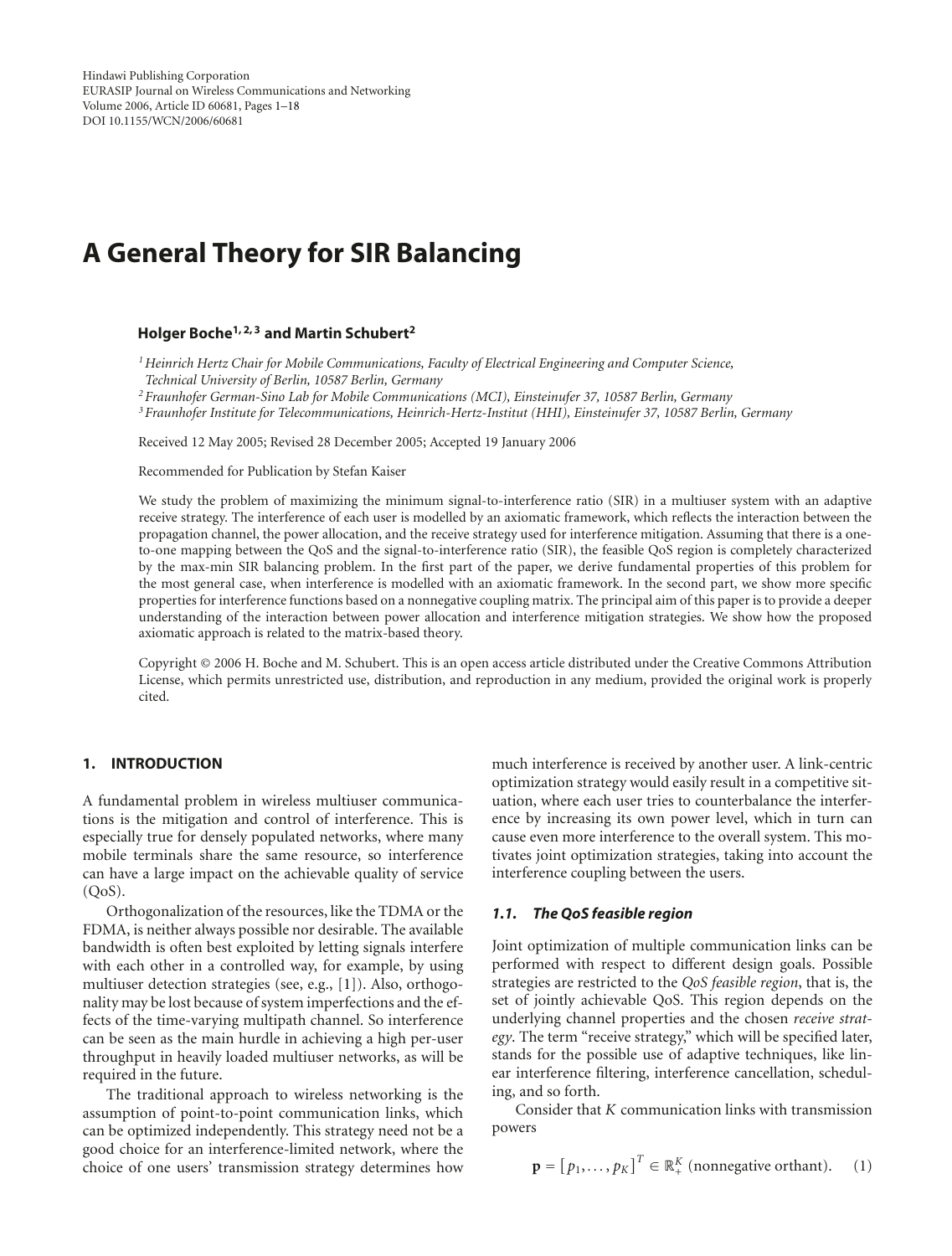Since all users are coupled by the interference, the signal-tointerference ratio (SIR) of each user is a function of *all* powers, that is,

$$
SIR_{k}(\mathbf{p}) = \frac{\mathbf{p}_{k}}{l_{k}(\mathbf{p})}, \quad k \in \{1, 2, \dots, K\},
$$
 (2)

where  $I_k(p)$  denotes the interference power of the *k*th user. Note that  $\mathbf{I}_k(\mathbf{p})$  can possibly incorporate an adaptive receive strategy, so the dependency on the noise  $p$  can be nonlinear (see discussion in [Section 2\)](#page-2-0). Also,  $\mathcal{I}_k(\mathbf{p})$  possibly includes a noise power component. However, the assumption of noise is not required for the following results.

The SIR is an important performance measure, which is often linked with the QoS by a strictly monotone function *φ*:

<span id="page-1-0"></span>
$$
QoSk(p) = \phi(SIRk(p)), \quad 1 \le k \le K.
$$
 (3)

Examples are the BER slope for *<sup>α</sup>*-fold diversity: *<sup>φ</sup>*(SIR*k*) <sup>=</sup> 1/  $\text{SIR}_k^{\alpha}$ , or the information-theoretical capacity:  $\phi(\text{SIR}_k)$  =  $log(1 + SIR_k)$  for Gaussian signalling (see, e.g., [\[2](#page-16-2), [3\]](#page-16-3) for a more detailed discussion).

Because the mapping [\(3\)](#page-1-0) is one-to-one, we need not study the QoS region directly. It is sufficient to study the SIR feasible region

$$
\mathcal{S} = \{ \left[ \operatorname{SIR}_1(\mathbf{p}), \dots, \operatorname{SIR}_K(\mathbf{p}) \right] : \mathbf{p} \ge 0 \}. \tag{4}
$$

All results immediately transfer to the QoS feasible region  $\mathcal{Q} = \phi(\mathcal{S}).$ 

The literature has many examples of optimization over the SIR region  $\delta$ . The actual problem structure depends very much on the definition of the interference function  $\mathbf{I}_k(\mathbf{p})$ . In the following, we give a brief overview.

# <span id="page-1-1"></span>*1.2. Related work*

A widely used interference model (see, e.g., [\[4\]](#page-16-4) and the references therein) is  $\mathbf{I}_k(\mathbf{p}) = [\Psi \mathbf{p}]_k$ , where  $\Psi$  is a positive matrix which contains the crosstalk coefficients. The coefficient **Ψ***kl* determines the power crosstalk of the *l*th transmitter to the *k*th receiver. So the vector **Ψp** contains the total interference powers experienced by all *K* users, and  $[\Psi \mathbf{p}]_k$  is the *k*th component. For this model, the feasible region  $\delta$  is fully characterized by the maximum eigenvalue of the matrix **Ψ**. This is a longstanding result from power-control theory, which is based on the idea of balancing the SIRs of all links on a com-mon maximum level [\[5](#page-16-5), [6\]](#page-16-6). Geometrical properties of  $\delta$ , like convexity, were studied in [\[2](#page-16-2), [3,](#page-16-3) [7](#page-16-7)].

Another model is the power-control framework of Yates [\[8\]](#page-16-8), where  $I_k(p)$  is defined by a system of axioms capturing some basic properties of the interference functions. One important aspect of this model is the property  $\alpha \mathcal{I}_k(\mathbf{p}) > \mathcal{I}_k(\alpha \mathbf{p})$ for  $\alpha > 1$ . This is not fulfilled by the model  $\mathbf{I}_k(\mathbf{p}) = [\Psi \mathbf{p}]_k$ , thus the axiomatic framework [\[8\]](#page-16-8) is not suitable for studying the above SIR balancing problem. Instead, it is very useful for deriving algorithmic solutions in the presence of noise. As an example, think of the interference function  $\mathbf{I}_k(\mathbf{p}) =$  $[\Psi \mathbf{p}]_k + \sigma^2$ , where  $\sigma^2$  is the receiver noise power. If SIR tar<span id="page-1-2"></span>gets  $\gamma_1, \ldots, \gamma_K$  are feasible, then it was shown in [\[8\]](#page-16-8) that the iteration  $\mathbf{p}^{(n)} = \gamma_k \mathbf{I}_k(\mathbf{p}^{(n-1)})$  converges to a power vector  $\hat{\mathbf{p}}$ , which is the unique optimizer of the *sum-power minimization problem*  $\min_{\mathbf{p} > 0} \sum_{l}^{\infty} p_l$  subject to  $\mathbf{p}_k / \mathbf{I}_k(\mathbf{p}) \geq \gamma_k$  for all  $k = 1, 2, \ldots, K$ . Note that this problem formulation is only meaningful in the presence of noise. For the noiseless model  $\mathbf{I}_k(\mathbf{p}) = [\Psi \mathbf{p}]_k$ , the SIR is invariant with respect to a scaling of the power vector, that is,  $\alpha \mathcal{I}_k(\mathbf{p}) = \mathcal{I}_k(\alpha \mathbf{p})$ . This means that the power allocation **p** can be arbitrarily scaled, so the sum power  $\|\mathbf{p}\|_1$  does not matter.

The axiomatic approach is attractive since it allows to study many power control problems in a common analytical framework. One example is the problem of joint power control and base station assignment. In [\[9](#page-16-9), [10\]](#page-16-10), it was proposed to define  $I_k(p)$  such that it includes an adaptive assignment of base stations. This approach allows for the development of efficient iterative algorithms for a problem which would otherwise be difficult to handle.

A further example is the joint optimization of beamforming and power control in the presence of noise [\[11](#page-16-11)[–16](#page-16-12)], where the interference function takes on the form  $\mathbf{I}_k(\mathbf{p}) =$  $\min_U [\Psi(U)\mathbf{p}]_k + \sigma^2$ . Here the link gain matrix  $\Psi$  depends on the choice beamforming filters, collected in a matrix *U*. Again, this interference model can be shown to fulfill the axioms in [\[8\]](#page-16-8), so we can iteratively find the power allocation which solves the sum-power minimization problem.

Another line of research is the joint optimization of beamforming and power control in the absence of noise [\[17](#page-16-13)– [20\]](#page-16-14), where the interference function has the special form  $\mathcal{I}_k(\mathbf{p}) = \min_U [\Psi(\mathbf{U})\mathbf{p}]_k$ . Although this seems to be a special case of the above model with  $\sigma^2 = 0$ , the absence of noise can drastically change the behavior of  $\mathcal{I}_k(\mathbf{p})$ . In particular, it is no longer possible to use the axiomatic model [\[8](#page-16-8)] for analysis. Also, the power minimization strategy is not a reasonable problem formulation, since the SIR is invariant with respect to a scaling of **p**. Thus, research in [\[17](#page-16-13)[–20](#page-16-14)] is mainly focused on the max-min SIR balancing problem, which can be recast as an optimization of the spectral radius  $\rho(\Psi(U))$ . Algorithmic solutions were derived under the assumption that  $\Psi(U)$ is always *irreducible*, which basically means that all users are coupled by interference. An overview on beamforming in a network context can be found in [\[21](#page-16-15)].

#### *1.3. Motivation and contribution of the paper*

One lesson from the literature is the importance of an axiomatic approach, which is specific enough to capture underlying effects of interference coupling, but general enough to allow the application to a wide range of problems in wireless communications. In particular, it is important to include possible "receive strategies," which will play an increasingly important role for future systems, where optimization is performed over functionalities of different layers. Examples of such a joint optimization are the aforementioned joint power control and channel assignment, which are closely related to scheduling issues. Another example is the joint optimization of physical layer interference mitigation and power control. The axiomatic theory is also very useful in including additional power constraints, as was shown in [\[8\]](#page-16-8).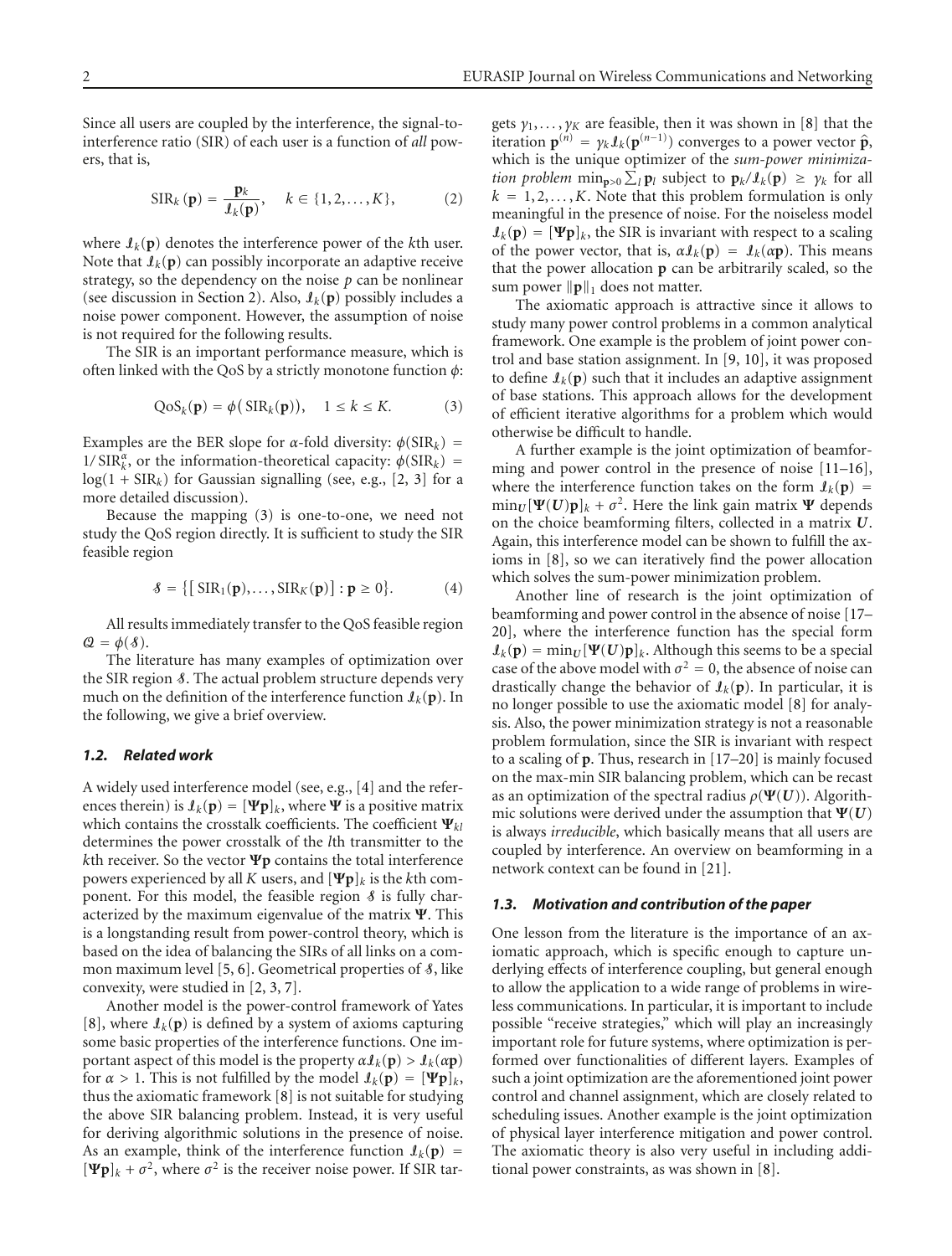However, the axiomatic model in [\[8](#page-16-8)] only holds under the assumption of receiver noise. While this assumption seems to be perfectly justified, it also can cause problems. Namely, it does not allow to study the SIR balancing problem, as discussed above. But the noiseless case plays a significant role for the characterization of the QoS feasible region, which is the union of all power-constrained regions. This overall QoS region is only limited by the effects of interference. In order to derive necessary and sufficient conditions for feasibility of certain QoS targets, it is thus necessary to study the SIR balancing problem.

So one main goal of this paper is to derive a general axiomatic theory, which is not limited to the interior of the QoS region. The results derived here hold for both powerconstrained and unconstrained systems. As will be discussed later, the theory of Yates [\[8\]](#page-16-8) is a special case of the more general theory proposed here.

Another lesson from the literature is the importance of matrix-based interference models. In virtually any practically relevant system, interference coupling can be characterized with the aforementioned coupling matrix **Ψ**. Possible receive strategies can be included by assuming a parameterdependent matrix  $\Psi(z)$ , where *z* stands for the receive strategy. In the beamforming context, discussed in [Section 1.2,](#page-1-1) matrix theory could be applied successfully in order to derive efficient algorithmic solutions.

Thus, another goal of this paper is to generalize the beneficial properties and algorithms observed from the beamforming problem to more general classes of systems, where  $\Psi(z)$  depends on the parameter *z* in a certain way, as discussed in [Section 6.](#page-10-0)

We will also address a problem that has been neglected in the context of beamforming. Namely, the SIR balancing theory is mostly based on the assumption of nonnegative irreducible matrices. Irreducibility (see, e.g., [\[22](#page-16-16)]) is justified in the context of classical power control, when **Ψ** consists of strictly positive link gains. However, the impact of the adaptive receive strategy *z* on **Ψ**(*z*) possibly leads to zero entries. So another contribution of this paper is to analyze the SIR balancing problem for the general case  $\Psi(z) \geq 0$  without the restricting assumption of irreducibility.

Finally, it is desirable to have a unifying theory, which combines the axiomatic framework and the matrix-based theory. Both aspects have been studied separately so far. Viewing concepts from more than one perspective generally produces deeper understanding. In this respect, the results of this paper may prove useful as a basis for the development of future resource allocation concepts.

In this paper, we focus on the SIR balancing aspect, which can be seen as the basis for all interference-related balancing problems. This work will be complemented by [\[23\]](#page-16-17), where properties of the QoS region are studied, and [\[24\]](#page-16-18), where we study interference balancing in the presence of noise.

Some notational conventions are matrices and vectors are set in boldface. Let **y** be a vector, then  $y_l := [y]_l$  is the *l*th component. We use := for definitions. Finally,  $y \ge 0$  means componentwise inequality, that is,  $y_l \geq 0$  for all indices *l*.

# <span id="page-2-0"></span>**2. AXIOMATIC INTERFERENCE MODEL**

In order to keep the results as general as possible, we do not specify exactly how  $\mathcal{I}_k$  depends on **p**. The mapping can be linear or nonlinear, and it can also model the impact of adaptive receiver designs, like MMSE or interference cancellation. It can also contain noise. The only basic requirement is that the following axioms  $(A1)$ – $(A3)$  are fulfilled.

*Definition 1.*  $\mathbf{I}_k : \mathbb{R}_+^K \to \mathbb{R}_+$  is called interference function if and only if the following axioms hold:

- (A1)  $\mathcal{I}_k(\mathbf{p})$  is nonnegative;
- (A2)  $\mathcal{I}_k(\mu \mathbf{p}) = \mu \mathcal{I}_k(\mathbf{p})$  (scalability);
- (A3)  $I_k(\mathbf{p}^{(1)}) \ge I_k(\mathbf{p}^{(2)})$  if  $\mathbf{p}^{(1)} \ge \mathbf{p}^{(2)}$  (monotonicity).

These axioms describe basic properties which are typical for what is usually understood as "interference." Property (A1) follows from the fact that  $\mathcal{I}_k$  stands for a power. Property (A2) describes the fact that a scaling of the powers immediately results in a scaling of the received interference. Property (A3) means that by increasing transmission powers, one can never reduce interference.

Many examples are conceivable, like the following examples.

- (i)  $I_k(\mathbf{p}) = [\Psi(z)\mathbf{p}]_k$ , where  $\Psi(z)$  is a parameter-dependent nonnegative coupling matrix. This specific model, which holds, for example, for beamforming and CDMA designs, will be discussed later in [Section 6.](#page-10-0)
- (ii)  $\mathcal{I}_k(\mathbf{p}) = \max_c f_k(\mathbf{p}, c)$ , where  $f_k(\mathbf{p}, c)$  is the interference for a given power allocation **p** under some receiver mismatch *c*. This definition could be used to model worst-case interference under imperfect channel knowledge.

The continuity of  $\mathcal{I}_k(\mathbf{p})$  with respect to **p** is an important property, for example, for the development of convergent algorithms. In [Section 3,](#page-3-0) we will show that continuity mostly follows directly from (A2) and (A3). For example, continuity is always fulfilled for **p** *>* 0 and some special scenarios discussed later. For all other cases, we require an additional axiom:

# (A4)  $\mathcal{I}_k(\mathbf{p})$  is continuous on  $\mathbb{R}^K_+$ .

At first sight, this axiomatic model resembles the concept of standard interference functions introduced by Yates [\[8](#page-16-8)]. However, we are interested in asymptotic feasibility, which is only limited by interference. Thus  $\mathcal{I}_k(\mathbf{p})$  does not need to contain a noise component as in [\[8\]](#page-16-8). The noiseless case is associated with the boundary of the QoS feasible region, whereas the framework in [\[8\]](#page-16-8) aims at achieving points in the interior of the region. As discussed in the introduction, the framework [\[8\]](#page-16-8) can also be seen as a special case of the more general approach chosen here. A detailed analysis of interference balancing with noise can be found in [\[24](#page-16-18)].

Sometimes, it is necessary to assume that  $\mathcal{I}_k(\mathbf{p})$  is strictly positive, for example, in order to ensure that the SIR [\(2\)](#page-1-2) is defined. Note that this does not restrict the generality of the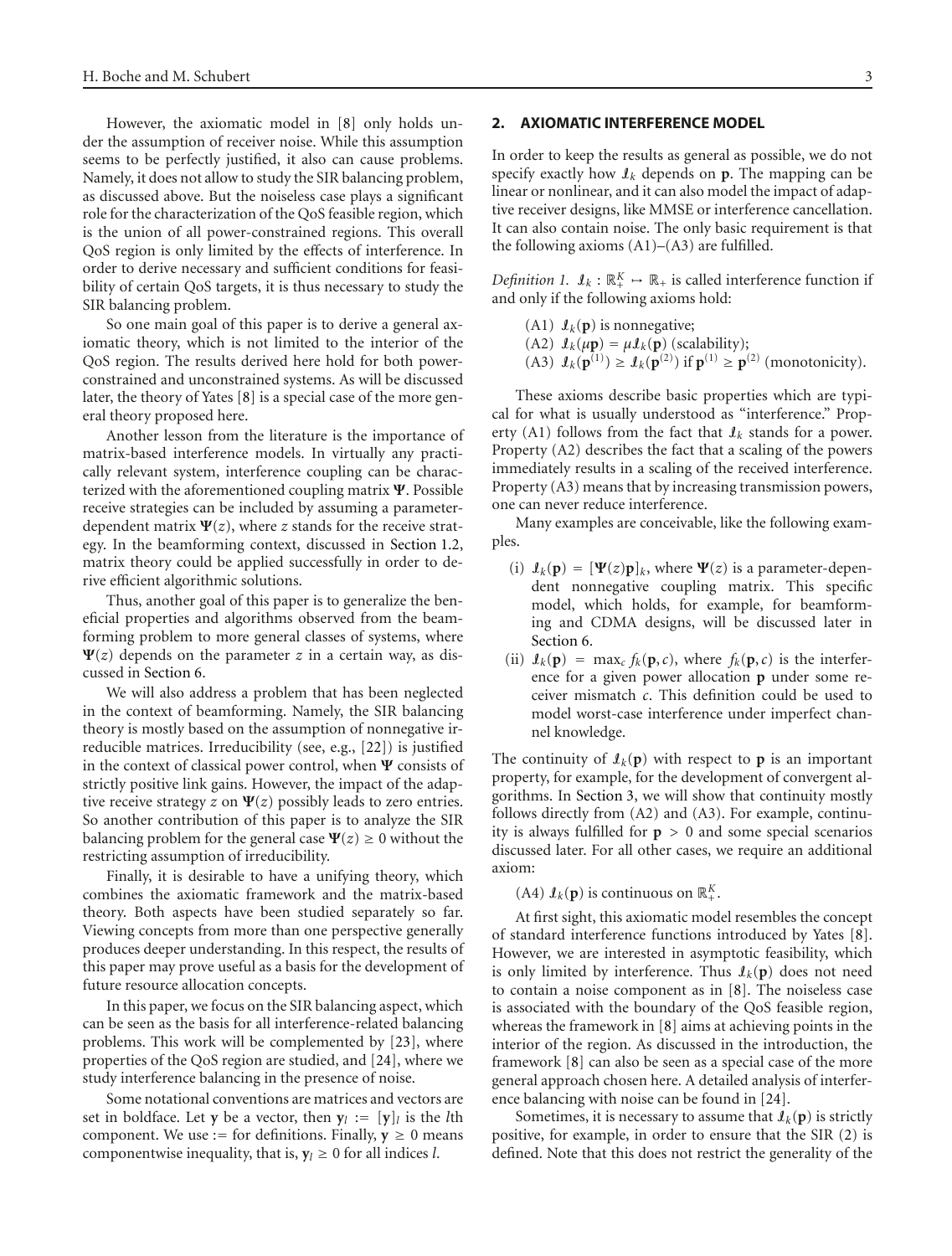results. If a user is not affected by interference, then it can be treated separately. Moreover, the following lemma shows that  $\mathcal{I}_k(\mathbf{p}) > 0$  need not be required for all  $\mathbf{p} > 0$ . It is sufficient that there exists *one* positive power allocation such that the interference is strictly positive.

<span id="page-3-5"></span>**Lemma 1.** *If there exists a*  $\hat{\mathbf{p}} > 0$  *such that*  $\mathbf{I}_k(\hat{\mathbf{p}}) > 0$ *, then*  $\mathbf{I}_k(\mathbf{p}) > 0$  for all  $\mathbf{p} > 0$ .

*Proof.* Suppose that  $\mathcal{I}_k(\hat{\mathbf{p}}) > 0$ . For an arbitrary  $\mathbf{p} > 0$ , there exists a scalar  $\lambda > 0$  such that  $\lambda \mathbf{p} > \hat{\mathbf{p}}$ . Applying (A2) and (A3), we have  $\lambda \mathbf{1}_{\ell}(\mathbf{p}) = \mathbf{1}_{\ell}(\lambda \mathbf{p}) \ge \mathbf{1}_{\ell}(\hat{\mathbf{p}}) > 0$ . (A3), we have  $\lambda \mathcal{I}_k(\mathbf{p}) = \mathcal{I}_k(\lambda \mathbf{p}) \geq \mathcal{I}_k(\hat{\mathbf{p}}) > 0$ .

This holds for all kinds of interference functions, even if  $\mathbf{I}_k(\mathbf{p})$  includes an adaptive receiver design with interference cancellation or nulling. If the receiver leaves residual interference for one positive power allocation, then it will leave interference for *all* positive power allocations.

Having introduced the QoS model, we are now able to characterize the set of QoSs which are jointly feasible. Consider QoS requirements  $Q_1, \ldots, Q_K > 0$ . Let  $\gamma$  be the inverse function of *φ*, then

$$
\gamma_k = \gamma(Q_k), \quad k \in \{1, 2, \dots, K\},\tag{5}
$$

is the minimum SIR level needed by the *k*th user to satisfy the QoS target *Qk*. Thus, the problem of achieving certain QoS requirements carries over to the problem of achieving SIR targets  $y_k$ , which will be summarized by the diagonal matrix

$$
\Gamma_{\mathcal{Q}} = \text{diag}\,\{\gamma_1,\ldots,\gamma_K\}.\tag{6}
$$

A target  $\Gamma$ <sub>Q</sub> > 0 is feasible if and only if there exists a power allocation  $\hat{\mathbf{p}} > 0$  such that  $\text{SIR}_k(\hat{\mathbf{p}}) \geq \gamma_k$ , for all  $k = 1, \ldots, K$ , which is equivalent to  $\min_k \operatorname{SIR}_k(\hat{\mathbf{p}})/\gamma_k \geq$ 1 or max<sub>k</sub>  $\gamma_k / \operatorname{SIR}_k(\hat{\mathbf{p}}) \leq 1$ . We have max<sub>k</sub>  $\gamma_k / \operatorname{SIR}_k(\hat{\mathbf{p}}) =$  $\max_k \gamma_k \mathcal{I}_k(\mathbf{p})/\mathbf{p}_k$ , of which the optimum achievable level is

$$
C(\Gamma_{Q}) = \inf_{\mathbf{p}>0} \left( \max_{1 \leq k \leq K} \frac{\gamma_{k} \mathcal{I}_{k}(\mathbf{p})}{\mathbf{p}_{k}} \right) = \inf_{\substack{\mathbf{p}>0 \\ \sum_{k} \mathbf{p}_{k}=1}} \left( \max_{1 \leq k \leq K} \frac{\gamma_{k} \mathcal{I}_{k}(\mathbf{p})}{\mathbf{p}_{k}} \right).
$$
\n(7)

Note that we can restrict the optimization to  $\|\mathbf{p}\|_1 = 1$ , since  $SIR_k(p)$  is invariant with respect to a scaling of **p**, as follows from  $(2)$  and  $(A2)$ .

The optimum  $C(\Gamma_0)$  provides a single measure for the joint feasibility of the targets  $\Gamma_{\text{o}}$ , that is,  $\Gamma_{\text{o}}$  is feasible if and only if  $C(\Gamma_0) \leq 1$ . Thus, the QoS feasible region under the assumption of some (not specified) receive strategy is given as

$$
\mathcal{Q} = \{[Q_1,\ldots,Q_K] : C(\Gamma_{\mathbb{Q}}) \le 1\}.
$$
 (8)

Properties of the boundary of the region characterized by  $C(\Gamma_{\Omega}) = 1$  will be studied in the following.

Note that the axiomatic framework based on (A1)–(A4) is very general and includes known results as special cases. In [Section 6,](#page-10-0) we will show that there is an interesting connection to the case where  $I_k(p)$  is composed by a nonnegative coupling matrix. Feasibility and max-min SIR balancing are relatively well understood for this matrix-based model under the assumption that the matrix is strictly positive or irreducible (see, e.g., [\[4](#page-16-4)]). The axiomatic model introduced here allows to extend certain properties to a more general class of functions (including the general and less studied case of *reducible* coupling matrices). This not only gives a deeper understanding of the SIR balancing problem, but also provides a generic strategy for handling complex scenarios and cross-layer issues.

# <span id="page-3-0"></span>**3. CONTINUITY**

In this section, it will be shown for *arbitrary* axiom-based interference functions  $\mathcal{I}_k(\mathbf{p})$  that the requirement (A4) (continuity) often follows as a direct consequence of  $(A1)$ – $(A3)$ . For all other cases, (A4) is required. Later, in [Section 6.1](#page-10-1) we will show that continuity *always* holds for a special class of matrix-based interference functions of the form [\(82\)](#page-10-2).

#### <span id="page-3-7"></span>*3.1. General continuity analysis*

An important prerequisite for the following results is the continuity of the interference function I*k*. [Theorem 2](#page-3-1) shows that for  $p > 0$ , continuity follows directly from the axioms (A2) and (A3). Then, we will show in [Theorem 3](#page-4-0) how far this can be extended to the case  $p \geq 0$ .

<span id="page-3-1"></span>**Theorem 2.** *Consider an arbitrary*  $\widetilde{\mathbf{p}} > 0$  *and a sequence*  $\mathbf{p}^{(n)}$ *which converges to*  $\tilde{p}$  *for*  $n \to \infty$ *, then* 

<span id="page-3-4"></span>
$$
\lim_{n \to \infty} \mathcal{L}_k(\mathbf{p}^{(n)}) = \mathcal{L}_k(\widetilde{\mathbf{p}}), \quad 1 \le k \le K. \tag{9}
$$

*Thus,*  $\mathbf{I}_k(\mathbf{p})$  *is continuous for*  $\mathbf{p} > 0$ *.* 

<span id="page-3-6"></span>*Proof.* Let  $\mathbf{p}_{(a)}^{(a)} > 0$ ,  $\mathbf{p}^{(b)} > 0$ , and  $B = \max_{k} \mathbf{p}_{k}^{(a)} / \mathbf{p}_{k}^{(b)}$ , thus,  $\mathbf{p}^{(a)} \leq B\mathbf{p}^{(b)}$ . Using (A2) and (A3), we have  $\mathbf{I}_k(\mathbf{p}^{(a)}) \leq \mathbf{I}_k(\mathbf{p}^{(a)})$  $B\mathcal{I}_k(\mathbf{p}^{(b)})$ , for all *k*. This holds for all indices  $k = 1, 2, \ldots, K$ , thus

<span id="page-3-2"></span>
$$
\max_{1 \le k \le K} \frac{\mathbf{I}_k(\mathbf{p}^{(a)})}{\mathbf{I}_k(\mathbf{p}^{(b)})} \le B = \max_{1 \le l \le K} \frac{\mathbf{p}_l^{(a)}}{\mathbf{p}_l^{(b)}}.
$$
 (10)

Similarly, we can define  $b = \min_k \mathbf{p}_k^{(a)} / \mathbf{p}_k^{(b)}$  and using (A2) and (A3), we can show that

<span id="page-3-3"></span>
$$
\min_{1 \le k \le K} \frac{\mathbf{1}_k(\mathbf{p}^{(a)})}{\mathbf{1}_k(\mathbf{p}^{(b)})} \ge b = \min_{1 \le l \le K} \frac{\mathbf{p}_l^{(a)}}{\mathbf{p}_l^{(b)}}.
$$
 (11)

Now, consider sequences  $\mathbf{p}_k^{(n)} \to \tilde{\mathbf{p}}_k$ , for all *k*, where  $\tilde{\mathbf{p}} > 0$  is a positively. Since  $\mathbf{p}_k^{(n)}$  converges towards  $\tilde{\mathbf{p}}$  we can assume that arbitrary. Since  $p^{(n)}$  converges towards  $\widetilde{p}$ , we can assume that  $\mathbf{p}^{(n)} > 0$  without loss of generality. Since  $\lim_{n\to\infty} \mathbf{p}_k^{(n)} = \widetilde{\mathbf{p}}_k$ , we have

$$
\lim_{n \to \infty} \max_{1 \le k \le K} \frac{\mathbf{p}_k^{(n)}}{\widetilde{\mathbf{p}}_k} = 1,
$$
\n
$$
\lim_{n \to \infty} \min_{1 \le k \le K} \frac{\mathbf{p}_k^{(n)}}{\widetilde{\mathbf{p}}_k} = 1.
$$
\n(12)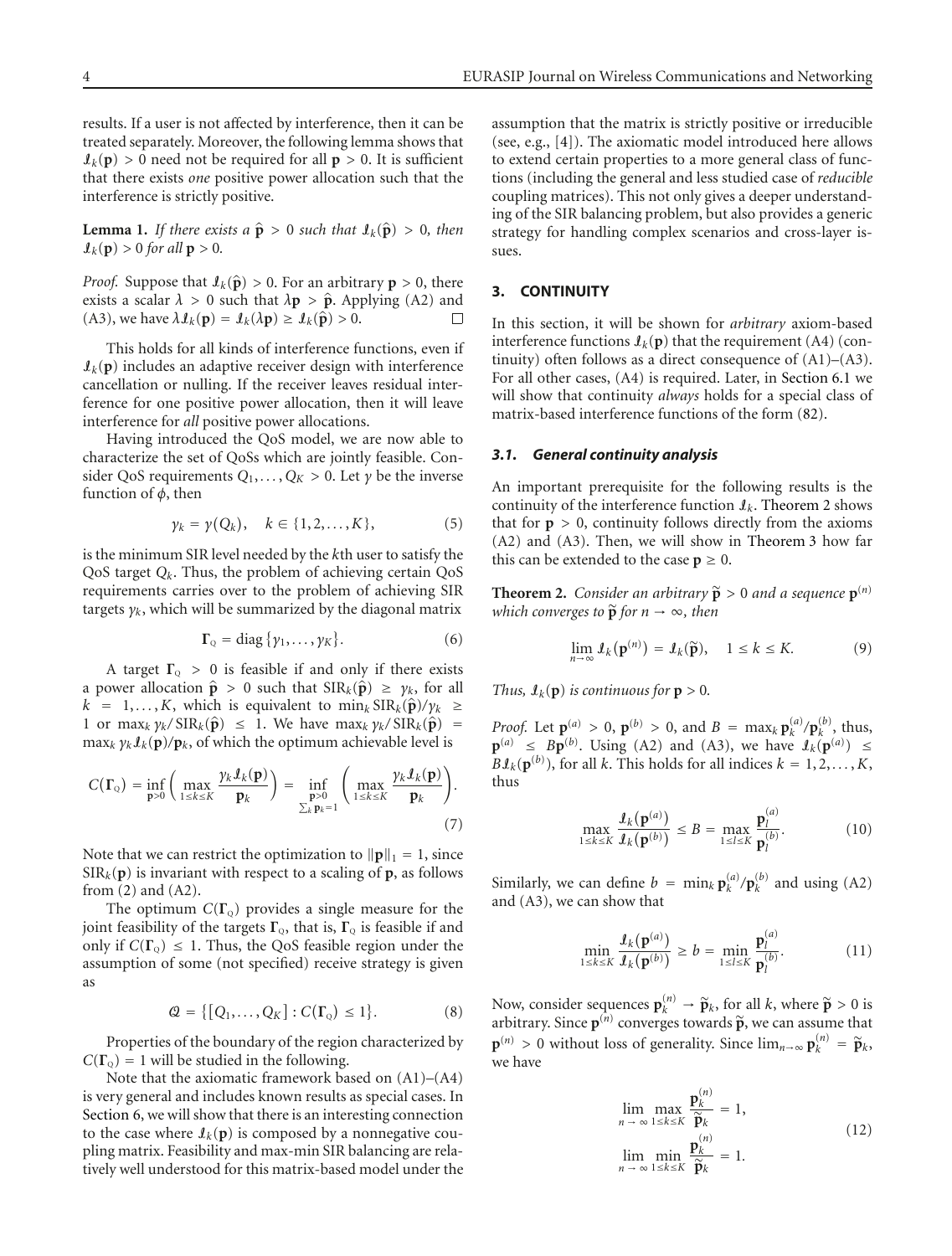Applying [\(10\)](#page-3-2) and [\(11\)](#page-3-3), we have

$$
\limsup_{n \to \infty} \max_{1 \le k \le K} \frac{\mathcal{I}_k(\mathbf{p}^{(n)})}{\mathcal{I}_k(\widetilde{\mathbf{p}})} \le 1,
$$
\n
$$
\liminf_{n \to \infty} \min_{1 \le k \le K} \frac{\mathcal{I}_k(\mathbf{p}^{(n)})}{\mathcal{I}_k(\widetilde{\mathbf{p}})} \ge 1,
$$
\n(13)

and thus

$$
\lim_{n \to \infty} \frac{\mathfrak{I}_k(\mathbf{p}^{(n)})}{\mathfrak{I}_k(\widetilde{\mathbf{p}})} = 1, \tag{14}
$$

from which [\(9\)](#page-3-4) follows.

[Theorem 2](#page-3-1) shows continuity for  $p > 0$ . Next, we study how far this can be generalized to  $p \geq 0$ . To this end, consider an arbitrary  $p \ge 0$  and a sequence  $p^{(n)} \ge 0$  with lim<sub>*n*→∞</sub>  $\mathbf{p}_k^{(n)} = \mathbf{p}_k, 1 \le k \le K$ . Let

<span id="page-4-2"></span><span id="page-4-1"></span>
$$
\bar{\mathbf{p}}_k^{(n)} = \sup_{l \ge n} \mathbf{p}_k^{(l)}, \n\underline{\mathbf{p}}_k^{(n)} = \inf_{l \ge n} \mathbf{p}_k^{(l)}.
$$
\n(15)

Thus,

$$
\underline{\mathbf{p}}_k^{(n)} \le \mathbf{p}_k \le \overline{\mathbf{p}}_k^{(n)}, \quad 1 \le k \le K. \tag{16}
$$

From the definition [\(15\)](#page-4-1), we have  $\bar{\mathbf{p}}_k^{(n+1)} \leq \bar{\mathbf{p}}_k^{(n)}$ , for all *k*, and  $\underline{\mathbf{p}}_k^{(n+1)} \geq \underline{\mathbf{p}}_k^{(n)}$ . Thus, for all *k*, there exist limits

$$
\bar{C}_k = \lim_{n \to \infty} \mathcal{L}_k(\bar{\mathbf{p}}^{(n)}),
$$
  

$$
\underline{C}_k = \lim_{n \to \infty} \mathcal{L}_k(\underline{\mathbf{p}}^{(n)}).
$$
 (17)

<span id="page-4-0"></span>Inequality [\(16\)](#page-4-2) implies that  $\overline{C}_k \geq \underline{C}_k$ , for all *k*.

**Theorem 3.** Let  $p \ge 0$  be fixed and  $p^{(n)} \ge 0$  a sequence with  $\lim_{n\to\infty}$   $\mathbf{p}_k^{(n)} = \mathbf{p}_k, 1 \leq k \leq K$ *, then* 

<span id="page-4-6"></span><span id="page-4-3"></span>
$$
\lim_{n \to \infty} \mathcal{L}_k(\underline{\mathbf{p}}^{(n)}) = \mathcal{L}_k(\mathbf{p}), \quad \forall k,
$$
\n(18)

$$
\liminf_{n \to \infty} \mathcal{I}_k(\mathbf{p}^{(n)}) \ge \mathcal{I}_k(\mathbf{p}), \quad \forall k. \tag{19}
$$

*Proof.* First, consider the sequence  $\underline{\mathbf{p}}^{(n)}$ . If  $\mathbf{p}_k = 0$ , then  $\underline{\mathbf{p}}_k^{(n)} = \mathbf{p}_k$ 0 for all *n*. If  $\mathbf{p}_k > 0$ , then there exists an  $n_0$  such that  $\mathbf{p}_k^{(n)} > 0$ for all  $n \geq n_0$ . Because of [\(16\)](#page-4-2), there exists an  $n_1$  such that for all  $n \ge n_1$  and all  $k$  with  $\mathbf{p}_k > 0$ , we always have  $\mathbf{p}_k^{(n)} > 0$ .

If  $\mathcal{I}_k(\mathbf{p}) = 0$ , then  $\mathcal{I}_k(\mathbf{p}^{(n)}) = 0$ . This follows from [\(16\)](#page-4-2) and (A3) and (A1). Thus, [\(18\)](#page-4-3) has been shown for this special case. It remains to consider the case  $\mathcal{I}_k(\mathbf{p}) > 0$ . Let  $O(\mathbf{p}) =$  ${k : \mathbf{p}_k > 0}$ . Because of [\(16\)](#page-4-2), we have

<span id="page-4-4"></span>
$$
\mathcal{I}_k(\mathbf{p}) \ge \mathcal{I}_k(\underline{\mathbf{p}}^{(n)}).
$$
 (20)

Defining

$$
\alpha_n = \max_{k \in O(\mathbf{p})} \frac{\mathbf{p}_k}{\mathbf{p}_k^{(n)}},\tag{21}
$$

we have

 $\Box$ 

<span id="page-4-5"></span>
$$
\mathcal{I}_k(\mathbf{p}) \le \alpha_n \mathcal{I}_k(\underline{\mathbf{p}}^{(n)}).
$$
 (22)

Since  $\lim_{n\to\infty} \underline{\mathbf{p}}_k^{(n)} = \underline{\mathbf{p}}_k$ , for all *k*, we have  $\lim_{n\to\infty} \alpha_n = 1$ . Since  $\lim_{n\to\infty} \overline{\mathcal{J}_k}(\underline{\mathbf{p}}^{(n)}) = \underline{C}_k$ , we can conclude with [\(20\)](#page-4-4) and  $(22)$  that  $(18)$  holds.

Inequality [\(19\)](#page-4-6) is a consequence of [\(18\)](#page-4-3) and the fact that  $\mathcal{I}_k(\mathbf{p}^{(n)}) \geq \mathcal{I}_k(\mathbf{p}^{(n)})$ . П

The result [\(18\)](#page-4-3) in [Theorem 3](#page-4-0) shows continuity for monotonically increasing sequences. For arbitrary sequences, we only have property [\(19\)](#page-4-6).

Since  $\bar{\mathbf{p}}_k^{(n)} \ge \mathbf{p}_k$ , for all *k*, we have  $\mathbf{I}_k(\bar{\mathbf{p}}^{(n)}) \ge \mathbf{I}_k(\mathbf{p})$ , for all *k*. But generally, it is not possible to obtain a lower bound. Although we have  $\min_{k \in O(p)} p_k / \bar{p}_k^{(n)} = c_n$  and  $\lim_{n \to \infty} c_n =$ 1, the property  $\mathbf{p}_k \ge c_n \bar{\mathbf{p}}_k^{(n)}$ ,  $k \in O(\mathbf{p})$ , is not sufficient for finding a lower bound for  $\mathcal{I}_k(\mathbf{p})$ . Such a bound does not exist for  $k \in [1, K] \backslash O(p)$ .

# *3.2. Continuity for K = 2*

Now, we show that continuity always holds for  $K = 2$  under the assumption that no self-interference occurs and that there exists a  $p > 0$  such that  $\mathcal{I}_k(p) > 0$  for all *k*, which means that the interference functions are guaranteed to be strictly positive (see [Lemma 1\)](#page-3-5). Then, the interference  $\mathbf{I}_1(\mathbf{p})$ only depends on the power of user 2. This dependency can be expressed by a monotone function  $f_1(\mathbf{p}_2) = \mathbf{I}_1(\mathbf{p})$ . From (A2), we have  $f_1(\lambda \mathbf{p}_2) = \lambda f_1(\mathbf{p}_2)$ . That is, the interference scales linearly with the power. The same can be shown for the second user. There exist constants  $c_1, c_2 > 0$  such that

<span id="page-4-7"></span>
$$
\mathcal{L}_1(\mathbf{p}) = c_1 \mathbf{p}_2, \quad c_1 > 0, \n\mathcal{L}_2(\mathbf{p}) = c_2 \mathbf{p}_1, \quad c_2 > 0.
$$
\n(23)

<span id="page-4-8"></span>Thus, the functions  $\mathcal{I}_k(\mathbf{p})$  are continuous for  $\mathbf{p} \geq 0$ .

# **4. SIR BALANCING THEORY FOR GENERAL INTERFERENCE FUNCTIONS**

In this section, we study properties of the interference functions  $\mathcal{I}_k(\mathbf{p})$  in their most general form, that is, only the axioms A1–A3 are required (except for a small restriction on self-interference made in Sections [4.3](#page-6-0) and [4.4\)](#page-7-0).

Later, in [Sections 5](#page-9-0) and [6,](#page-10-0) we will add assumptions on monotonicity behavior and on the structure of  $\mathcal{I}_k$ , which will allow us to show more specific properties.

# *4.1. Comparison of Min-Max and Max-Min optimizations*

Consider the min-max problem [\(7\)](#page-3-6), which was shown to provide a necessary and sufficient indicator for feasibility. SIR targets  $\Gamma_{\text{o}}$  are feasible if and only if  $C(\Gamma_{\text{o}}) \leq 1$ .

Sometimes it is useful to consider a modified problem where minimization and maximization are interchanged.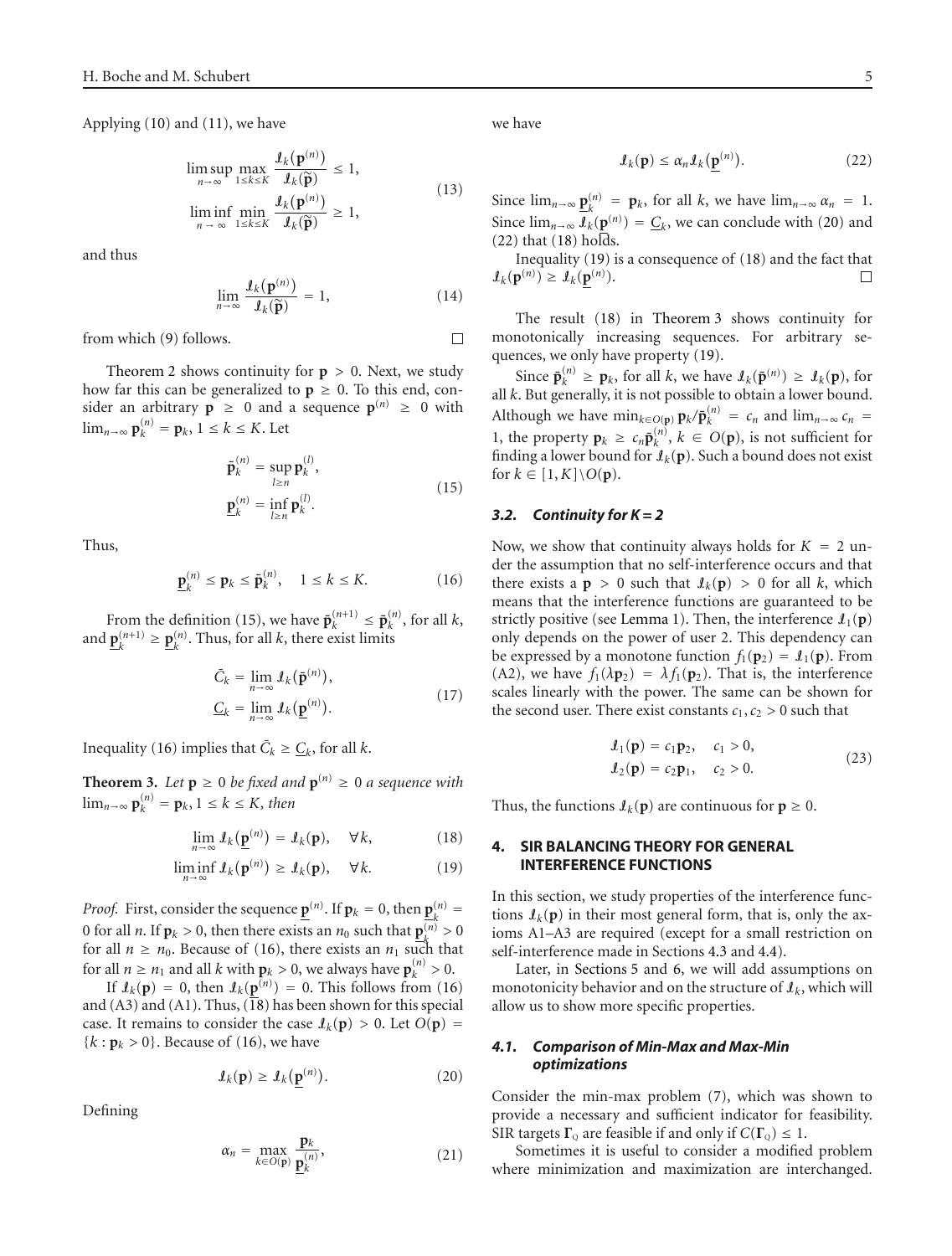This leads to the max-min formulation

<span id="page-5-0"></span>
$$
c(\Gamma_{Q}) = \sup_{\mathbf{p}>0} \left( \min_{1 \leq k \leq K} \frac{\gamma_{k} \mathcal{I}_{k}(\mathbf{p})}{\mathbf{p}_{k}} \right).
$$
 (24)

Note that [\(7\)](#page-3-6) and [\(24\)](#page-5-0) need not be equivalent. But if  $c(\Gamma_0)$  =  $C(\Gamma_0)$  holds, then this often leads to interesting analytical possibilities and insightful interpretations. An example was shown in the context of multiuser beamforming [\[19\]](#page-16-19), where  $c(\Gamma_o) = C(\Gamma_o)$  was ensured by the assumption that interference is modelled by an irreducible coupling matrix. Then,  $c(\Gamma_0) = C(\Gamma_0)$  could be used to prove monotonicity and global convergence of an iterative algorithm which converges towards the optimum  $C(\Gamma_0)$ .

The following theorem shows the general relation between  $C(\Gamma_0)$  and  $c(\Gamma_0)$ . Later, in [Section 6.3](#page-12-0) we will discuss a specific scenario for which equality holds.

<span id="page-5-8"></span>**Theorem 4.** *The min-max optimum*  $C(\Gamma_0)$  *is an upper bound of the max-min optimum*  $c(\Gamma_0)$ *, that is,* 

$$
c(\Gamma_{\mathcal{Q}}) \leq C(\Gamma_{\mathcal{Q}}). \tag{25}
$$

*Proof.* Because of the definition [\(7\)](#page-3-6), there exists a  $\bar{\mathbf{p}}^{(\epsilon)} > 0$ , for every  $\epsilon > 0$ , such that

$$
\frac{\gamma_k \mathcal{I}_k(\bar{\mathbf{p}}^{(\epsilon)})}{\bar{\mathbf{p}}_k^{(\epsilon)}} \le C(\Gamma_{\mathbf{Q}}) + \epsilon \quad \forall k \in \{1, 2, \dots, K\}.
$$
 (26)

Definition [\(24\)](#page-5-0) implies the existence of a  $p^{(\epsilon)} > 0$ , for every  $\epsilon > 0$ , such that

$$
\frac{\gamma_k \mathcal{I}_k(\underline{\mathbf{p}}^{(\epsilon)})}{\underline{\mathbf{p}}_k^{(\epsilon)}} \ge c(\Gamma_0) - \epsilon \quad \forall k \in \{1, 2, ..., K\}.
$$
 (27)

Since  $SIR_k(p)$  is invariant to a scaling of **p**, we can assume that

<span id="page-5-1"></span>
$$
\bar{\mathbf{p}}_k^{(\epsilon)} \ge \underline{\mathbf{p}}_k^{(\epsilon)} \quad \forall k \in \{1, 2, \dots, K\},\tag{28}
$$

and there exists an index  $k_0$  such that  $\bar{\mathbf{p}}_{k_0}^{(\epsilon)} = \underline{\mathbf{p}}_{k_0}^{(\epsilon)}$ . Thus,

$$
C(\Gamma_{Q}) + \epsilon \ge \max_{1 \le k \le K} \frac{\gamma_{k} \mathcal{I}_{k}(\bar{\mathbf{p}}^{(\epsilon)})}{\bar{\mathbf{p}}_{k}^{(\epsilon)}} \n\ge \frac{\gamma_{k_{0}} \mathcal{I}_{k_{0}}(\bar{\mathbf{p}}^{(\epsilon)})}{\bar{\mathbf{p}}_{k_{0}}^{(\epsilon)}} = \frac{\gamma_{k_{0}} \mathcal{I}_{k_{0}}(\bar{\mathbf{p}}^{(\epsilon)})}{\underline{\mathbf{p}}_{k_{0}}^{(\epsilon)}}.
$$
\n(29)

From [\(28\)](#page-5-1) and (A3), we know that  $\mathcal{I}_k(\bar{\mathbf{p}}^{(\epsilon)}) \geq \mathcal{I}_k(\underline{\mathbf{p}}^{(\epsilon)})$ , for all *k*, and thus

$$
C(\Gamma_{Q}) + \epsilon \geq \frac{\gamma_{k_{0}} \mathcal{I}_{k_{0}}(\underline{\mathbf{p}}^{(\epsilon)})}{\underline{\mathbf{p}}_{k_{0}}^{(\epsilon)}} \geq \min_{1 \leq k \leq K} \frac{\gamma_{k} \mathcal{I}_{k}(\underline{\mathbf{p}}^{(\epsilon)})}{\underline{\mathbf{p}}_{k}^{(\epsilon)}} \geq c(\Gamma_{Q}) - \epsilon,
$$
\n(30)

which concludes the proof.

#### *4.2. Achievability of SIR targets*

Next, we study power allocations which are optimal with respect to the min-max optimization goal [\(7\)](#page-3-6). Namely, we are interested in vectors  $\mathbf{p} > 0$ , which minimize max<sub>k</sub>  $\gamma_k$ /  $SIR_k(\mathbf{p})$ . We assume that there exists a  $\mathbf{p} > 0$  such that  $\mathbf{I}_k(\mathbf{p})$ *>* 0, for all *k*, so SIR*k*(**p**) is always defined (see [Lemma 1\)](#page-3-5).

Note that the existence of an optimizer,  $p > 0$ , is not always guaranteed. It can happen that the infimum  $C(\Gamma_0)$ , as in [\(7\)](#page-3-6), is not achieved, but approached by  $\max_k \gamma_k / \operatorname{SIR}_k(p)$ arbitrarily close, so all quantities *γk/SIRk* are asymptotically balanced at the common level  $C(\Gamma_0)$ . In this sense, the expression "SIR balancing" is justified.

An alternative way of expressing this balanced state is to use the fixed-point equation  $\gamma_k \ell_k(p) = \mu p_k$ , for all *k*. This has the advantage that zeros in the power allocations can be admitted. The existence of power allocations  $p \geq 0$  (excluding the trivial all-zero allocation  $\mathbf{p} = \mathbf{0}$ ) will be characterized in the following by [Lemma 5](#page-5-2) and [Theorem 6,](#page-6-1) which show that components of the power allocation **p** can tend to zero, in which case also the interference tends to zero (because of the min-max principle).

We start by considering the function

<span id="page-5-4"></span>
$$
\mathbf{I}_{k}(\mathbf{p}, \epsilon) = \mathbf{I}_{k}(\mathbf{p}) + \epsilon \sum_{k} \mathbf{p}_{k}, \quad 1 \leq k \leq K, \tag{31}
$$

with  $\epsilon > 0$ . The resulting min-max optimum is

<span id="page-5-3"></span>
$$
C(\Gamma_{Q}, \epsilon) = \inf_{\mathbf{p} > 0} \left( \max_{1 \leq k \leq K} \frac{\gamma_{k} \mathcal{I}_{k}(\mathbf{p}, \epsilon)}{\mathbf{p}_{k}} \right).
$$
 (32)

<span id="page-5-2"></span>The following lemma will be needed in the following.

**Lemma 5.** For every  $\epsilon > 0$ , there exists a  $p^{(\epsilon)} > 0$  such that

<span id="page-5-7"></span>
$$
\gamma_k \mathcal{I}_k(\mathbf{p}^{(\epsilon)}, \epsilon) = C(\Gamma_{\mathbf{Q}}, \epsilon) \mathbf{p}_k^{(\epsilon)}, \quad 1 \le k \le K. \tag{33}
$$

*Proof.* From [\(32\)](#page-5-3), we know that for every  $\delta > 0$ , there exists a vector  $\hat{\mathbf{p}}^{(\delta)} > 0$  with  $\|\hat{\mathbf{p}}^{(\delta)}\|_1 = 1$ , such that

$$
\max_{1 \le k \le K} \frac{\gamma_k \mathcal{I}_k(\hat{\mathbf{p}}^{(\delta)}, \epsilon)}{\hat{\mathbf{p}}_k^{(\delta)}} \le C(\Gamma_{\scriptscriptstyle \mathcal{Q}}, \epsilon) + \delta. \tag{34}
$$

The inequality holds for all  $k \in \{1, 2, ..., K\}$ . Thus, using definition [\(31\)](#page-5-4), we have

$$
\gamma_k \epsilon \leq \gamma_k \mathcal{I}_k(\hat{\mathbf{p}}^{(\delta)}) + \gamma_k \epsilon \sum_k \hat{\mathbf{p}}_k^{(\delta)} \leq (C(\Gamma_{\mathbb{Q}}, \epsilon) + \delta) \hat{\mathbf{p}}_k^{(\delta)}.
$$
\n(35)

There exists a sequence  $\{\delta_n\}, \delta_n \to 0$ , and  $\hat{\mathbf{p}} \geq 0$ , such that

<span id="page-5-6"></span><span id="page-5-5"></span>
$$
\lim_{n \to \infty} \sum_{k=1}^{K} \left| \widehat{\mathbf{p}}_k^{(\delta_n)} - \widehat{\mathbf{p}}_k \right| = 0. \tag{36}
$$

Inequality [\(35\)](#page-5-5) implies that for all  $1 \leq k \leq K$ ,

$$
\lim_{n \to \infty} \gamma_k \mathcal{I}_k(\hat{\mathbf{p}}^{(\delta_n)}, \epsilon) \leq \lim_{n \to \infty} (C(\Gamma_{\mathbb{Q}}, \epsilon) + \delta_n) \hat{\mathbf{p}}_k^{(\delta_n)} \n= C(\Gamma_{\mathbb{Q}}, \epsilon) \hat{\mathbf{p}}_k, \quad 1 \leq k \leq K.
$$
\n(37)

 $\Box$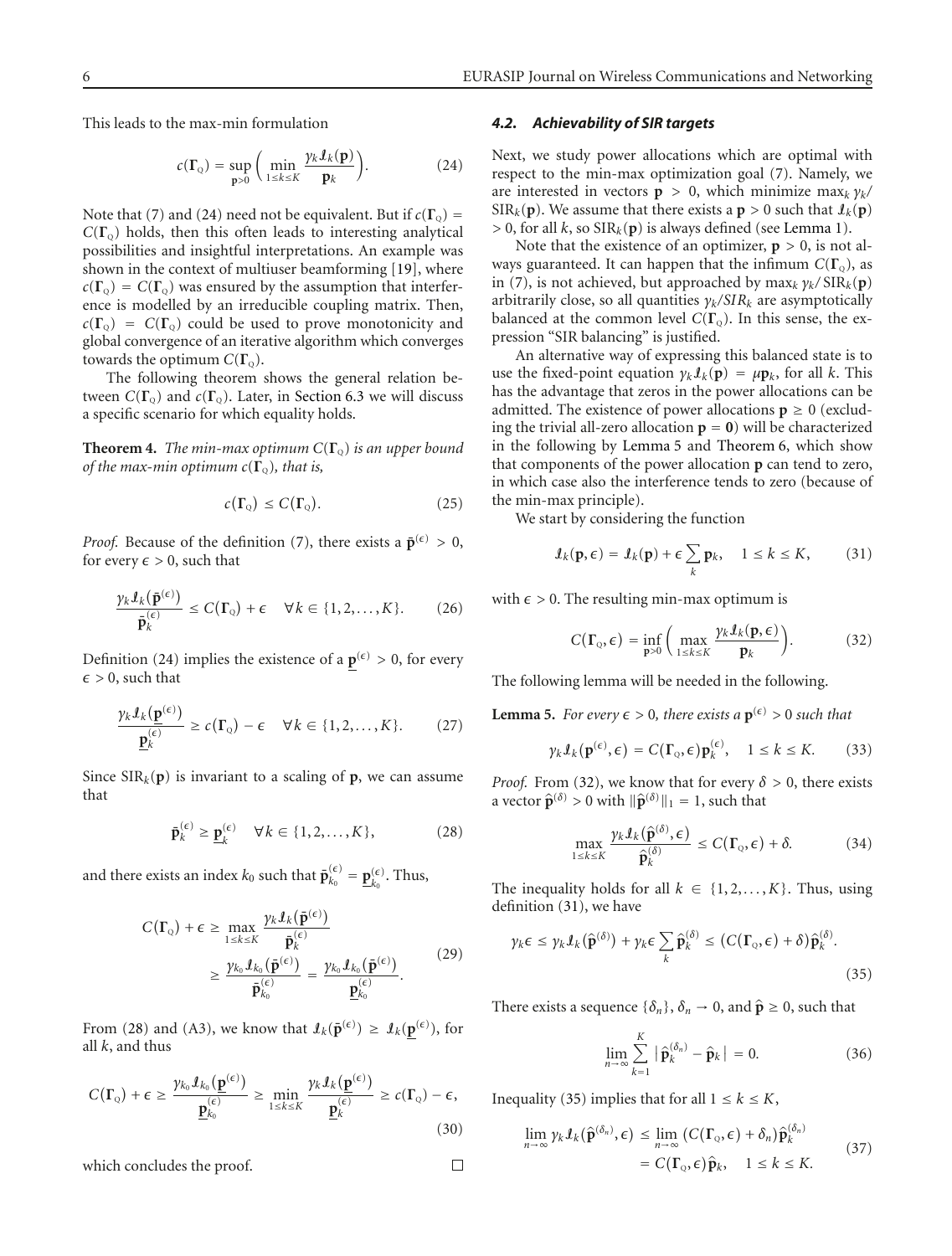Combining [\(35\)](#page-5-5) and [\(37\)](#page-5-6), we have

$$
0 < \gamma_k \epsilon \le C(\Gamma_{\mathbb{Q}}, \epsilon) \hat{\mathbf{p}}_k, \quad 1 \le k \le K. \tag{38}
$$

Thus,  $\hat{\mathbf{p}} > 0$ . Note that  $\hat{\mathbf{p}}$  depends on  $\epsilon$ .<br>It remains to show the equality (33)

It remains to show the equality [\(33\)](#page-5-7). From [\(37\)](#page-5-6), we know that

$$
\gamma_k \mathcal{I}_k(\hat{\mathbf{p}}, \epsilon) \le C(\Gamma_{\mathbf{Q}}, \epsilon) \hat{\mathbf{p}}_k, \quad 1 \le k \le K. \tag{39}
$$

Now, suppose that there exists a  $k_0$  such that

$$
\gamma_{k_0} \mathcal{I}_{k_0}(\hat{\mathbf{p}}, \epsilon) < C(\Gamma_{\scriptscriptstyle \mathcal{Q}}, \epsilon) \hat{\mathbf{p}}_{k_0}.\tag{40}
$$

Then it would be possible to reduce the value  $\hat{\mathbf{p}}_{k_0}$  and to reduce all other links  $k \neq k_0$ , that is,

$$
C(\Gamma_{Q}, \epsilon) > \inf_{\mathbf{p} > 0} \max_{1 \le k \le K} \frac{\gamma_{k} \mathcal{I}_{k}(\mathbf{p}, \epsilon)}{\mathbf{p}_{k}}, \qquad (41)
$$

 $\Box$ 

which is a contradiction.

[Lemma 5](#page-5-2) shows that a balanced optimum can always be achieved with the modified interference functions  $\mathbf{I}_k(\mathbf{p}, \epsilon)$ and **p** > 0. Letting  $\epsilon \to 0$ , we can show the following result.

<span id="page-6-1"></span>**Theorem 6.** *There always exists a vector*  $\mathbf{p}^* \geq 0$ ,  $\mathbf{p}^* \neq \mathbf{0}$ *, such that*

$$
\gamma_k \mathcal{I}_k(\mathbf{p}^*) = C(\Gamma_{\mathbf{Q}}) \mathbf{p}_k^*, \quad 1 \le k \le K. \tag{42}
$$

*Proof.* For  $0 < \epsilon_1 < \epsilon_2$ , we have  $\mathcal{I}_k(\mathbf{p}, \epsilon_1) < \mathcal{I}_k(\mathbf{p}, \epsilon_2)$ , and thus

<span id="page-6-5"></span>
$$
C(\Gamma_{Q}, \epsilon_{1}) \leq C(\Gamma_{Q}, \epsilon_{2}). \tag{43}
$$

Since  $C(\Gamma_{\mathbb{Q}}, \epsilon)$  is nonnegative, the limit  $M = \lim_{\epsilon \to 0} C(\Gamma_{\mathbb{Q}}, \epsilon)$ exists.

First, we show that  $M = C(\Gamma_{Q})$ . Since  $\mathcal{I}_{k}(\mathbf{p}) \leq \mathcal{I}_{k}(\mathbf{p}, \epsilon)$ ,  $1 \leq k \leq K$ , we have

<span id="page-6-2"></span>
$$
M \ge C(\Gamma_{Q}). \tag{44}
$$

It is known from [\(7\)](#page-3-6) that for every  $\delta > 0$ , there exists a vector  $\mathbf{p}^{(\delta)} > 0$ , with  $\|\mathbf{p}^{(\delta)}\|_1 = 1$ , such that

$$
\max_{1 \le k \le K} \frac{\gamma_k \mathbf{\mathit{I}}_k(\mathbf{p}^{(\delta)})}{\mathbf{p}^{(\delta)}_k} \le C(\Gamma_{\mathbf{Q}}) + \delta. \tag{45}
$$

The inequality is fulfilled for all indices  $1 \leq k \leq K$ , thus

$$
\frac{\gamma_k \mathcal{I}_k(\mathbf{p}^{(\delta)}, \epsilon)}{\mathbf{p}_k^{(\delta)}} = \frac{\gamma_k \mathcal{I}_k(\mathbf{p}^{(\delta)})}{\mathbf{p}_k^{(\delta)}} + \frac{\gamma_k \epsilon}{\mathbf{p}_k^{(\delta)}}
$$
\n
$$
\leq C(\Gamma_{\mathbf{Q}}) + \delta + \frac{\gamma_k \epsilon}{\mathbf{p}_k^{(\delta)}}, \quad 1 \leq k \leq K. \tag{46}
$$

It follows that

$$
M \leq C(\Gamma_{Q}, \epsilon) \leq \max_{k} \frac{\gamma_{k} \mathcal{I}_{k}(\mathbf{p}^{(\delta)}, \epsilon)}{\mathbf{p}_{k}^{(\delta)}}
$$
  
 
$$
\leq C(\Gamma_{Q}) + \delta + \epsilon \max_{1 \leq k \leq K} \frac{\gamma_{k}}{\mathbf{p}_{k}^{(\delta)}}.
$$
 (47)

For  $\epsilon \to 0$ , we have  $M \leq C(\Gamma_{Q}) + \delta$ , which holds for all  $\delta >$ 0. Thus,  $M \leq C(\Gamma_0)$ , which implies that the inequality [\(44\)](#page-6-2) must be fulfilled with equality, that is,

<span id="page-6-4"></span><span id="page-6-3"></span>
$$
\lim_{\epsilon \to 0} C(\Gamma_{\mathbf{Q}}, \epsilon) = C(\Gamma_{\mathbf{Q}}). \tag{48}
$$

We know from [Lemma 5](#page-5-2) that for every  $\epsilon > 0$ , there exists a  $\mathbf{p}^*(\epsilon) > 0$  such that

$$
\gamma_k \mathcal{I}_k(\mathbf{p}^*(\epsilon), \epsilon) = C(\Gamma_{\mathbb{Q}}, \epsilon) \mathbf{p}_k^*(\epsilon), \quad 1 \le k \le K. \tag{49}
$$

Since  $\|\mathbf{p}^*(\epsilon)\|_1 = 1$  can be assumed, and  $\mathbf{p}^*(\epsilon) > 0$ , there exists a subsequence  $\{\epsilon_n\}$  and a  $\mathbf{p}^* \geq 0$  such that

$$
\lim_{n\to\infty}\sum_{k=1}^K|\mathbf{p}_k^*(\epsilon_n)-\mathbf{p}_k^*|=0.
$$
 (50)

With [\(48\)](#page-6-3), the continuity of  $\mathcal{I}_k$  in [Theorem 2,](#page-3-1) and [\(49\)](#page-6-4), we have

$$
C(\Gamma_{Q})\mathbf{p}_{k}^{*} = \lim_{n \to \infty} C(\Gamma_{Q}, \epsilon_{n})\mathbf{p}_{k}^{*}(\epsilon_{n})
$$
  
\n
$$
= \lim_{n \to \infty} \gamma_{k} \mathcal{I}_{k}(\mathbf{p}^{*}(\epsilon_{n}), \epsilon_{n})
$$
  
\n
$$
= \lim_{n \to \infty} \gamma_{k} \mathcal{I}_{k}(\mathbf{p}(\epsilon_{n}))
$$
  
\n
$$
= \gamma_{k} \mathcal{I}_{k}(\mathbf{p}^{*}), \quad 1 \leq k \leq K,
$$
\n(51)

which concludes the proof.

[Theorem 6](#page-6-1) shows that there always exists an allocation  $p \geq 0$  with nonzero power components such that the ratios  $SIR_k(p)/\gamma_k$  are balanced at the same level. Later, in [Theorem 11](#page-8-0) it will be shown that if there exists a  $p^* > 0$ such that [\(42\)](#page-6-5) is fulfilled, then **p**<sup>∗</sup> is the optimizer of the SIR balancing problem [\(7\)](#page-3-6). Otherwise, the infimum [\(7\)](#page-3-6) is only approached asymptotically and no optimizer exists. Then, the quantities  $\text{SIR}_k(\textbf{p})/\gamma_k$  are only balanced asymptotically. In this case, we know from [Theorem 6](#page-6-1) that the balanced state can be characterized by allowing power components equal to zero.

#### <span id="page-6-0"></span>*4.3. Additional properties of the solution*

In this section, we show additional properties of the optimizers under the assumption that

- (1) no self-interference occurs;
- (2) for each index *k*, there exists a **p** > 0 such that  $\mathcal{I}_k(\mathbf{p})$  > 0.

<span id="page-6-6"></span>In this case, we know from [Lemma 1](#page-3-5) that for all **p** *>* 0, the interference functions are strictly positive.

**Theorem 7.** *Suppose that* (1) and (2) are fulfilled. Also,  $p' \ge 0$ *fulfills*  $\gamma_k \mathbf{1}_k(\mathbf{p}') = C(\mathbf{\Gamma}_{\mathbb{Q}}) \mathbf{p}'_k$ , for all *k*, and there exists an index  $\mathbf{k}_0$  such that  $\mathbf{p}'_{k_0} = 0$ , then  $\mathbf{p}'$  has at least two zero components.

<span id="page-6-7"></span>*Proof.* Suppose that  $\mathbf{p}'_{k_0} = 0$  is the only zero component. Because of (1) and (2), we have  $\ell_{k_0}(\mathbf{p}') > 0$ , which leads to the contradiction  $0 < \gamma_{k_0} \mathcal{L}_{k_0}(\mathbf{p}') = C(\mathbf{\Gamma}_{\mathbf{Q}}) \mathbf{p}'_{k_0} = 0.$ 囗

 $\Box$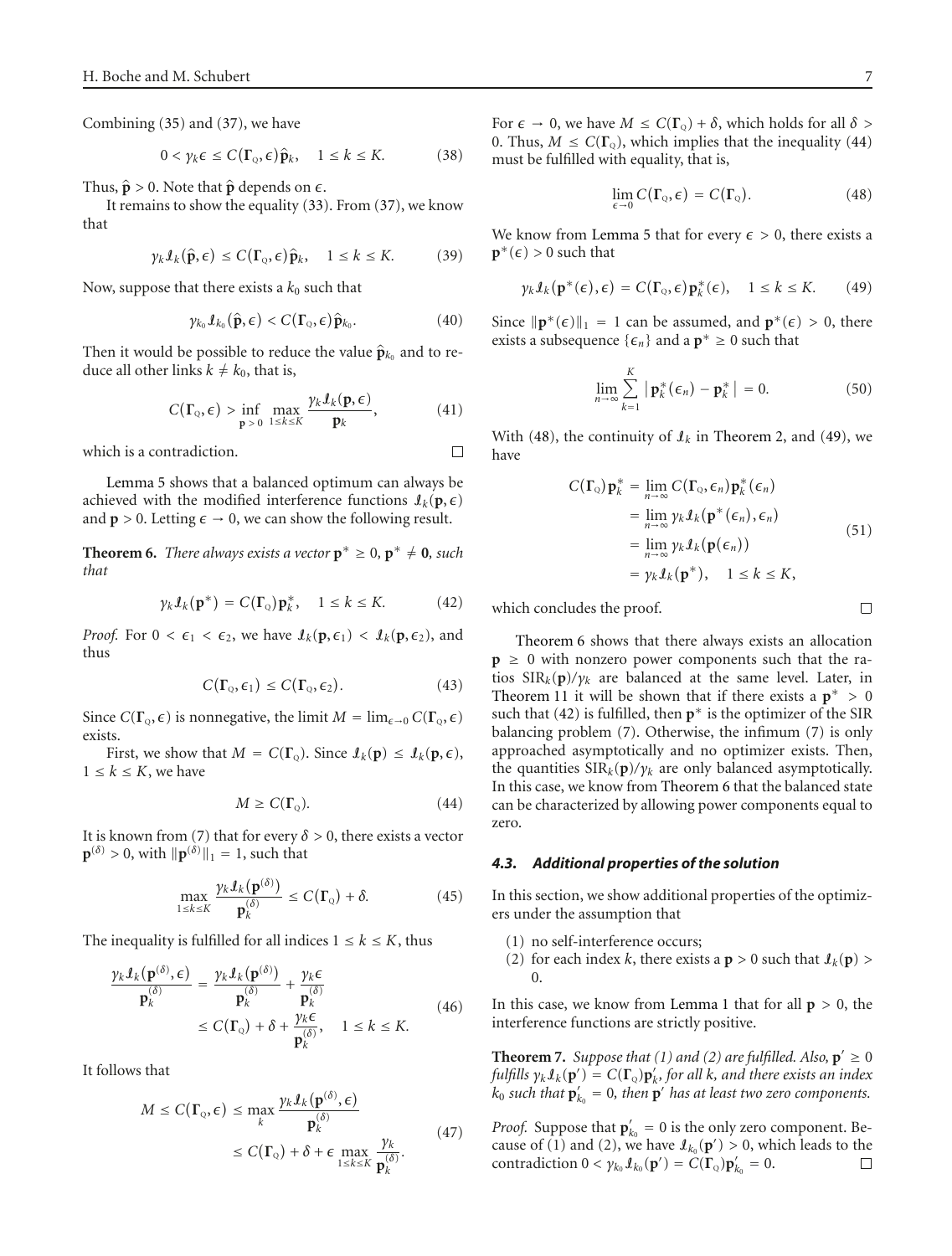**Theorem 8.** *Suppose that* (1) and (2) are fulfilled. For  $K =$ 2, 3, there exists exactly one vector  $p \ge 0$ ,  $p \ne 0$ , such that  $C(\Gamma_{\Omega})\mathbf{p}_k = \gamma_k \mathbf{I}_k(\mathbf{p})$ , for all *k*, and this vector fulfills  $\mathbf{p} > 0$ .

*Proof.* From [Theorem 6,](#page-6-1) we know that there always exists a  $p \ge 0$  such that [\(42\)](#page-6-5) is fulfilled. If there exists a  $k_0$  such that  $\mathbf{p}_{k_0} = 0$ , then it follows from [Theorem 7](#page-6-6) that the vector **p** has at least two zero entries.

For  $K = 2$ , we know that  $\mathcal{L}_1(\mathbf{p})$  and  $\mathcal{L}_2(\mathbf{p})$  are reduced to [\(23\)](#page-4-7), respectively. Thus, there exists exactly one vector  $p \ge 0$ such that  $C(\Gamma_{Q})\mathbf{p}_{k} = \gamma_{k} \mathbf{I}_{k}(\mathbf{p}), k = 1, 2$ , and this vector is strictly positive, that is,  $p > 0$ .

For  $K = 3$ , each vector **p** satisfying  $C(\Gamma_{Q})\mathbf{p}_k = \gamma_k \mathbf{I}_k(\mathbf{p}),$ for all  $k$ , is strictly positive, that is,  $p > 0$ . The reason is [Theorem 7,](#page-6-6) which shows that only exactly two components can be zero (excluding the trivial all-zero vector). Without loss of generality, assume that  $\mathbf{p} = [0, 0, \mathbf{p}_3]$ ,  $\mathbf{p}_3 > 0$ . Because of (1), we have

$$
C(\Gamma_{Q})\mathbf{p}_{3} = \gamma_{3} \mathbf{I}_{3}(\mathbf{p}) = \gamma_{3} \mathbf{I}_{3}([0,0,\mathbf{p}_{3}]) = 0, \qquad (52)
$$

which leads to the contradiction  $\mathbf{p}_3 = 0$ . Thus, all components are strictly positive.

It remains to show uniqueness. The proof is by contradiction. Suppose that there exist  $\mathbf{p}^{(1)}, \mathbf{p}^{(2)} > 0$ . Without loss of generality, we can assume that  $p^{(1)} \leq p^{(2)}$  and  $p_1^{(1)} = p_1^{(2)}$ . If  $\mathbf{p}_2^{(1)} < \mathbf{p}_2^{(2)}$  and  $\mathbf{p}_3^{(1)} < \mathbf{p}_3^{(2)}$ , then there exists a  $\lambda > 1$  such that  $\lambda \mathbf{p}_2^{(1)} < \mathbf{p}_2^{(2)}$  and  $\lambda \mathbf{p}_3^{(1)} < \mathbf{p}_3^{(2)}$ , and thus

$$
\mathcal{L}_1(\lambda \mathbf{p}^{(1)}) = \lambda \mathcal{L}_1(\mathbf{p}_2^{(1)}, \mathbf{p}_3^{(1)}) \leq \mathcal{L}_1(\mathbf{p}^{(2)}).
$$
 (53)

We can conclude that  $\mathbf{I}_1(\mathbf{p}^{(1)}) < \mathbf{I}_1(\mathbf{p}^{(2)})$ , and thus

$$
C(\Gamma_{Q}) = \frac{\gamma_{1} \mathcal{I}_{1}(\mathbf{p}^{(1)})}{\mathbf{p}_{1}^{(1)}} = \frac{\gamma_{1} \mathcal{I}_{1}(\mathbf{p}^{(1)})}{\mathbf{p}_{1}^{(2)}} < \frac{\gamma_{1} \mathcal{I}_{1}(\mathbf{p}^{(2)})}{\mathbf{p}_{1}^{(2)}} = C(\Gamma_{Q})
$$
\n(54)

which contradicts the existence of two different components.

It remains to contradict the existence of one different component. Without loss of generality, assume that  $\mathbf{p}_3^{(1)}$  <  $\mathbf{p}_3^{(2)}$ , while the first two components are equal. This implies that  $I_3(p^{(1)}) = I_3(p^{(2)})$ , and thus

$$
C(\Gamma_{Q}) = \frac{\gamma_{3} \mathcal{I}_{3}(\mathbf{p}^{(1)})}{\mathbf{p}_{3}^{(1)}} = \frac{\gamma_{3} \mathcal{I}_{3}(\mathbf{p}^{(2)})}{\mathbf{p}_{3}^{(1)}} > \frac{\gamma_{3} \mathcal{I}_{3}(\mathbf{p}^{(2)})}{\mathbf{p}_{3}^{(2)}} = C(\Gamma_{Q})
$$
\n(55)

which is a contradiction and shows that  $\mathbf{p}^{(1)} = \mathbf{p}^{(2)}$  for all components components.

The boundary of the SIR feasible region is characterized by  $C(\Gamma_0) = 1$ . For  $K = 2, 3$ , it follows from the above results that all boundary points are always effectively achievable, that is, there always exists a **p** > 0 such that  $\gamma_k \mathcal{I}_k(\mathbf{p}) = \mathbf{p}_k$ , for all *k*. This need not be true for  $K \geq 4$ , as shown by the following example.

Consider the function  $\mathbf{I}_k(\mathbf{p}) = [\mathbf{B}\mathbf{p}]_k$ , where

$$
\mathbf{B} = \begin{bmatrix} 0 & b & 0 & 0 \\ b & 0 & 0 & 0 \\ 0 & 0 & 0 & b \\ 0 & 0 & b & 0 \end{bmatrix} . \tag{56}
$$



<span id="page-7-1"></span>FIGURE 1: The infeasible SIR region is convex for  $K = 2$ .

We choose the target  $\Gamma_{\text{Q}}$  such that  $C(\Gamma_{\text{Q}}) = 1$ , that is,  $\gamma_k =$ 1/b, for all *k*. Then,  $\gamma_k \mathcal{I}_k(\mathbf{p}) = \mathbf{p}_k$ , for all *k*, is fulfilled, for example, by the vectors [1111] or [0011]. Thus, there exist different power allocations, which can be strictly positive or not. From [Theorem 7,](#page-6-6) we know that such a behavior can only occur for  $K \geq 4$ .

The following theorem is interesting in the context of strict positivity. It shows that ambiguities in the power allocation can only exist under certain conditions.

**Theorem 9.** *Suppose that (1) and (2) are fulfilled. Let K be arbitrary. Suppose that there are two vectors*  $\mathbf{p}^{(1)}$ ,  $\mathbf{p}^{(2)} > 0$  *such that*  $\gamma_k \mathbf{1}_k(\mathbf{p}) = C(\mathbf{\Gamma}_0) \mathbf{p}_k$ , for all *k. Without loss of generality,*  $\mathbf{p}^{(1)} \geq \mathbf{p}^{(2)}$  *can be ensured by scaling, where equality holds for one component. Then equality holds for at least two components.*

*Proof.* The proof is in analogy to the proof of [Theorem 8](#page-6-7) for  $K = 3$ .  $\Box$ 

#### <span id="page-7-0"></span>*4.4. Geometrical interpretation*

For  $K = 2$ , the results allow for an interesting geometrical interpretation. Using [\(23\)](#page-4-7), we have

$$
C(\Gamma_{\mathbf{Q}})\mathbf{p} = \Gamma_{\mathbf{Q}} \begin{bmatrix} 0 & c_1 \\ c_2 & 0 \end{bmatrix} \mathbf{p}, \quad c_1, c_2 > 0. \tag{57}
$$

The boundary of the feasible region is the set of  $\Gamma_{\text{Q}}$  = diag{ $\gamma_1, \gamma_2$ } for which  $C(\Gamma_{\Omega}) = 1$ . Thus, the boundary is described by

$$
\gamma_2 = \frac{1}{c_1 c_2 \gamma_1}.
$$
\n(58)

It follows that the infeasible SIR region for  $K = 2$  is convex (see [Figure 1\)](#page-7-1).

This was already observed in the context of power control [\[4](#page-16-4), [7](#page-16-7)] and multiuser beamforming [\[25\]](#page-16-20). Here we show that this result extents to more general classes of receiver designs. However, this property need not hold for  $K \geq 4$ , as was recently shown in [\[7](#page-16-7)].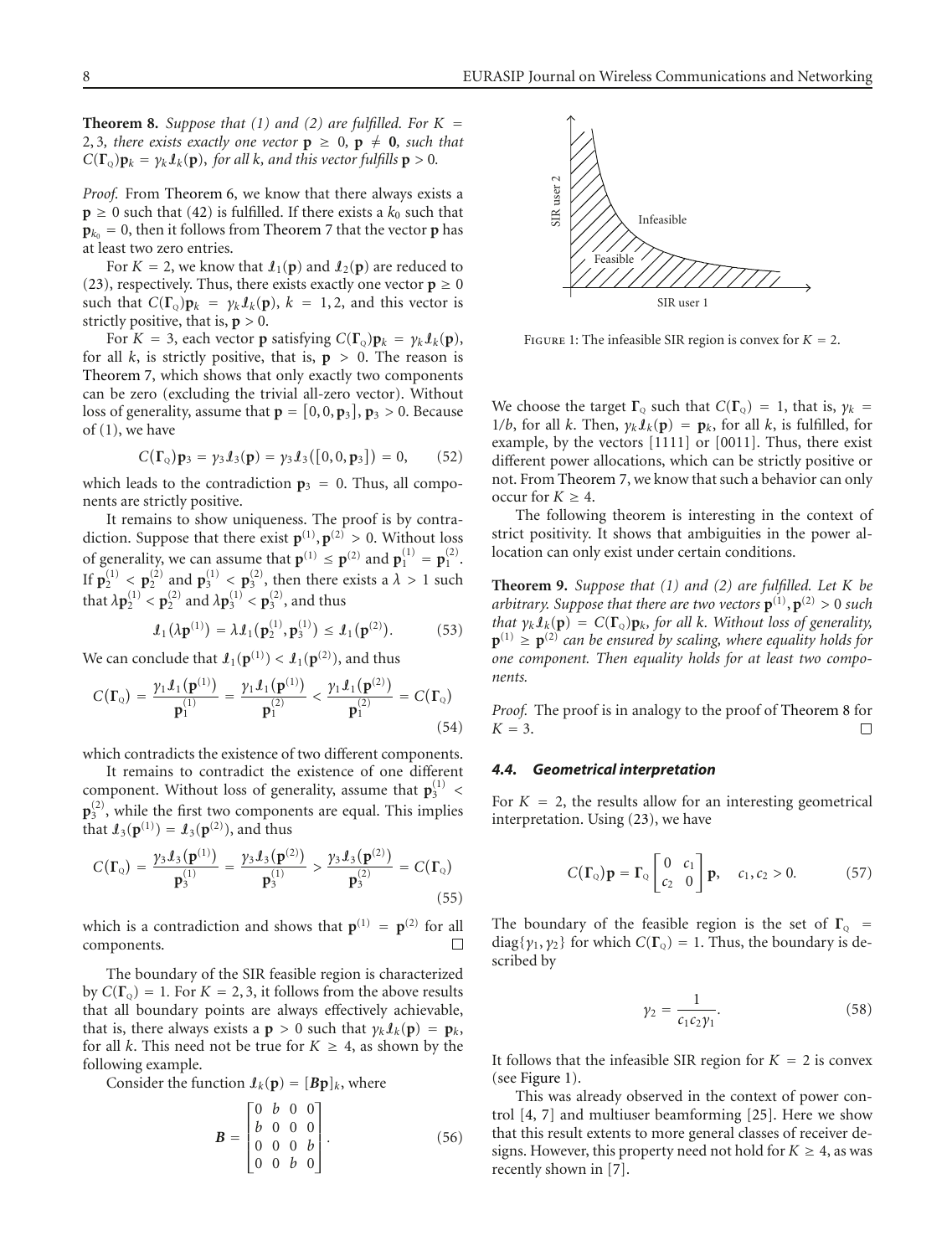#### *4.5. Achievable balanced SIR margin*

[Theorem 6](#page-6-1) shows that the SIR balancing problem [\(7\)](#page-3-6) leads (at least asymptotically) to a solution  $p \ge 0$  characterized by [\(42\)](#page-6-5).

In this section, we investigate the nonlinear equation [\(42\)](#page-6-5) and how it is related to the optimum [\(7\)](#page-3-6). Note that  $\mathbf{p}_k = 0$ means that the *k*th user is switched off, thus no interference is caused by this user. In general, this means that better SIR levels might be achievable for the other users.

<span id="page-8-2"></span>**Theorem 10.** *Let*  $\mu > 0$  *and*  $p^* \ge 0$  *fulfill* 

<span id="page-8-1"></span>
$$
\gamma_k \mathcal{I}_k(\mathbf{p}^*) = \mu \mathbf{p}_k^*, \quad 1 \le k \le K,\tag{59}
$$

*then*  $\mu \leq C(\Gamma_0)$ *.* 

*Proof.* The result is shown by contradiction. Suppose that *μ >*  $C(\Gamma_0)$ , then the definition [\(7\)](#page-3-6) implies the existence of a vector  $\bar{p} > 0$  such that

$$
\gamma_k \mathcal{I}_k(\bar{\mathbf{p}}) < \mu \bar{\mathbf{p}}_k, \quad 1 \le k \le K. \tag{60}
$$

This relation holds for all vectors  $c\bar{p}$  with  $c > 0$ . Now, we can choose *c* such that  $c\bar{p}_k \geq p_k^*$ , for all *k*, where  $p^* > 0$ fulfills [\(59\)](#page-8-1), and  $c\bar{p}_{k_0} = p_{k_0}^*$  for one arbitrary component  $k_0$ . Defining  $\tilde{\mathbf{p}} := c\bar{\mathbf{p}}$ , we have

$$
\mu = \frac{\gamma_{k_0} \mathcal{I}_{k_0}(\mathbf{p}^*)}{\mathbf{p}_{k_0}^*} = \frac{\gamma_{k_0} \mathcal{I}_{k_0}(\mathbf{p}^*)}{\widetilde{\mathbf{p}}_{k_0}} \le \frac{\gamma_{k_0} \mathcal{I}_{k_0}(\widetilde{\mathbf{p}})}{\widetilde{\mathbf{p}}_{k_0}} < \mu,
$$
 (61)

 $\Box$ which is a contradiction and concludes the proof.

The following example shows that the theorem is strict in a sense that it cannot be improved even for the simple case where  $\mathbf{I}_k(\mathbf{p})$  is based on a matrix. In particular, the case  $\mu$  <  $C(\Gamma_0)$  is possible.

To this end, consider the function  $\mathbf{I}_k(\mathbf{p}) = [\Psi \mathbf{p}]_k$ , where **Ψ** =  $\begin{bmatrix} \Psi^{(1)} & 0 \\ \hat{\Psi} & \Psi^{(2)} \end{bmatrix}$ , with  $\Psi^{(1)} = \begin{bmatrix} 0 & 1 \\ 1 & 0 \end{bmatrix}$  and  $\Psi^{(2)} = \begin{bmatrix} 0 & \mu \\ \mu & 0 \end{bmatrix}$ ,  $0 < \mu <$ 1. Then, there exists an eigenvector  $\tilde{\mathbf{p}} \geq 0$  such that

$$
\Psi \widetilde{\mathbf{p}} = \mu \widetilde{\mathbf{p}}, \quad \widetilde{\mathbf{p}} = [0, 0, 1, 1]^T. \tag{62}
$$

But there also exists a strictly positive eigenvector  $\hat{\mathbf{p}} > 0$  such that

$$
\Psi \hat{\mathbf{p}} = \hat{\mathbf{p}}, \quad \hat{\mathbf{p}} = [1, 1, a, b]^T, \tag{63}
$$

where *a* and *b* solve the equations

$$
a = \mu b + \hat{\Psi}_{11} + \hat{\Psi}_{12},
$$
  
\n
$$
b = \mu a + \hat{\Psi}_{21} + \hat{\Psi}_{22}.
$$
\n(64)

This example shows that there can exist different allocations  $p \ge 0$  such that [\(59\)](#page-8-1) is fulfilled. In particular, it is possible to achieve a level  $\mu < C(\Gamma_0)$ . However, this requires that users are switched off (zero power).

<span id="page-8-0"></span>Now, [Theorem 11](#page-8-0) shows that if there exists a **p** *>* 0 which balances all SIR, then  $\mu = C(\Gamma_{\mathbb{Q}})$ .

<span id="page-8-3"></span>
$$
\gamma_k \mathcal{I}_k(\mathbf{p}^*) = \mu \mathbf{p}_k^*, \quad 1 \le k \le K,\tag{65}
$$

*then*  $\mu = C(\Gamma_0)$ *.* 

*that*

*Proof.* In [Theorem 10,](#page-8-2) it was shown that  $\mu \leq C(\Gamma_0)$ , thus it remains to show equality.

We know from Theorem [\(42\)](#page-6-5) that there exists a vector  $\hat{\mathbf{p}} \geq \mathbf{0}, \hat{\mathbf{p}} \neq \mathbf{0}$ , such that

$$
\gamma_k \mathcal{I}_k(\hat{\mathbf{p}}) = C(\Gamma_{\mathbf{Q}}) \hat{\mathbf{p}}_k, \quad 1 \le k \le K. \tag{66}
$$

Each scaled version of  $p^*$  fulfills [\(65\)](#page-8-3), thus we can choose **p**<sup>∗</sup><sub>**k**</sub> ≥  $\hat{\mathbf{p}}_k$ , for all *k*, and  $\mathbf{p}_{k_0}^* = \hat{\mathbf{p}}_{k_0} > 0$  for some index *k*<sub>0</sub>. Thus,

$$
C(\Gamma_{Q}) = \frac{\gamma_{k_0} \mathcal{I}_{k_0}(\widehat{\mathbf{p}})}{\widehat{\mathbf{p}}_{k_0}} = \frac{\gamma_{k_0} \mathcal{I}_{k_0}(\widehat{\mathbf{p}})}{\mathbf{p}_{k_0}^*} \leq \frac{\gamma_{k_0} \mathcal{I}_{k_0}(\mathbf{p}^*)}{\mathbf{p}_{k_0}^*} = \mu. \quad (67)
$$

Thus  $\mu \leq C(\Gamma_0)$  can only be fulfilled with equality. □

It can be concluded that the SIR balancing problem [\(7\)](#page-3-6) is equivalent to the problem of finding the maximum *μ* such that  $\gamma_k \mathcal{I}_k(\mathbf{p}) = \mu \cdot \mathbf{p}_k, \mathbf{p} > 0.$ 

Assume that  $C^{(1)}(\Gamma_{\mathcal{Q}})$  is the balanced optimum [\(7\)](#page-3-6) for interference functions  $\mathbf{J}_k^{(1)}(\mathbf{p})$ , and  $C^{(2)}(\mathbf{\Gamma}_{\mathbf{Q}})$  is the optimum for interference functions  $\mathbf{J}_k^{(2)}(\mathbf{p})$ . If  $\mathbf{J}_k^{(1)}(\mathbf{p}) \geq \mathbf{J}_k^{(2)}(\mathbf{p})$  for  $\mathbf{p} > 0$ , then  $C^{(1)}(\Gamma_o) \geq C^{(2)}(\Gamma_o)$ . This is clear from the min-max characterization [\(7\)](#page-3-6). An interesting observation is that this property immediately transfers to functions  $\mathbf{I}_k(\mathbf{p}) = [\mathbf{\Psi}\mathbf{p}]_k$ , where **Ψ** is a nonnegative coupling matrix. In this case, the optimum  $C(\Gamma_0)$  can be interpreted as the spectral radius of a coupling matrix **Γ**Q**Ψ**. Thus, element-wise monotonicity  $\Psi_{kl}^{(1)} \ge \Psi_{kl}^{(2)}$  implies that  $\rho(\Gamma_{\mathbb{Q}}\Psi^{(1)}) \ge \rho(\Gamma_{\mathbb{Q}}\Psi^{(2)})$ . This result, which is a byproduct of the max-min approach, would otherwise be more difficult to prove.

#### <span id="page-8-4"></span>*4.6. Generalized achievability of SIR targets*

So far, we have focused on the existence of power allocations **p** which fulfill the equations  $\gamma_k \mathcal{I}_k(\mathbf{p}) = C(\mathbf{\Gamma}_{\odot})\mathbf{p}_k$ , for all *k*. Without loss of generality, we can assume that  $\Gamma_{\mathcal{Q}}$  is a boundary point, that is,  $C(\Gamma_{Q}) = 1$ . Thus, if the equations are fulfilled by  $\mathbf{p}^* > 0$ , then  $SIR_k(\mathbf{p}^*) = \gamma_k$ , for all *k*. The following set  $\mathcal{P}_E(\Gamma_{\mathbf{Q}})$  contains all power allocations which achieve  $\Gamma_{\mathbf{Q}}$ with equality:

$$
\mathcal{P}_E(\Gamma_{\mathbf{Q}}) = \{ \mathbf{p} > 0 : \gamma_k \mathcal{I}_k(\mathbf{p}) = \mathbf{p}_k \forall k \}. \tag{68}
$$

From a practical point of view, it is not necessary to require equality. The actual SIR can be larger than the target, that is,  $SIR_k(p) > \gamma_k$ . This seems to be a waste of resources since the target is overfulfilled. However, there are cases where  $SIR_k(p) \geq \gamma_k$  cannot be fulfilled with equality (see the example at the end of this section). This is a peculiarity of the noiseless case, where  $SIR_k(p)$  is not affected by a scaling of **p**.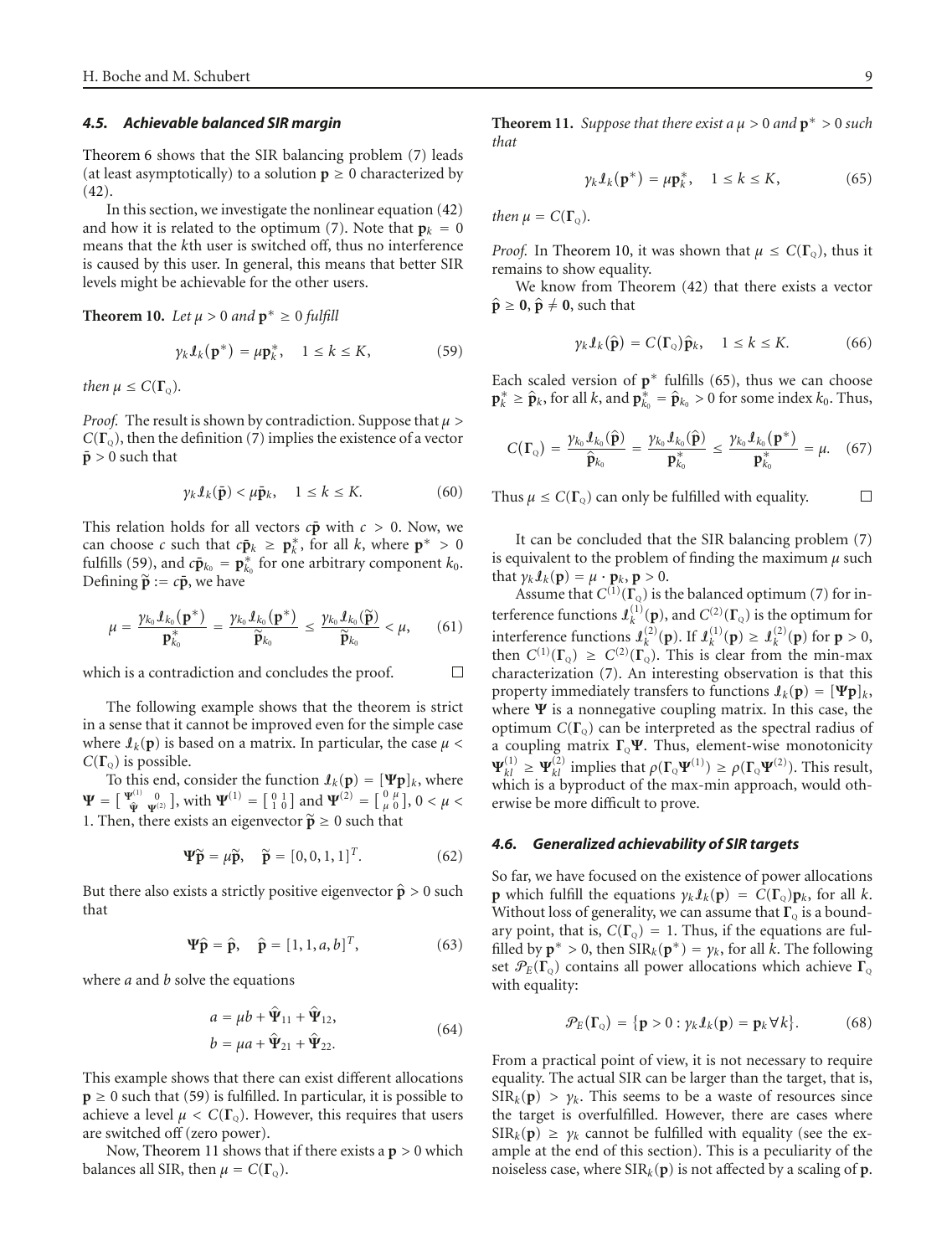Thus, we will also consider the set  $\mathcal{P}_O(\Gamma_o)$ , which contains all positive power allocations for which  $\text{SIR}_k(\textbf{p}) \geq \gamma_k$ :

$$
\mathcal{P}_O(\Gamma_Q) = \{ \mathbf{p} > 0 : \gamma_k \mathcal{I}_k(\mathbf{p}) \le \mathbf{p}_k, \forall k \}. \tag{69}
$$

We have  $\mathcal{P}_E(\Gamma_{\Omega}) \subseteq \mathcal{P}_O(\Gamma_{\Omega})$ . Both sets can be empty.

In the following, we will use a general approach to characterize  $\mathcal{P}_E(\Gamma_o)$ , which is based on the behavior of iterations of the interference function. To this end, consider the vectorvalued mapping

$$
\mathcal{V}(\mathbf{p}) = \begin{bmatrix} \gamma_1 \mathbf{1}(\mathbf{p}) \\ \vdots \\ \gamma_K \mathbf{1}(\mathbf{p}) \end{bmatrix}
$$
 (70)

and the set

$$
\mathcal{V}(\mathcal{P}_O(\Gamma_Q)) = \{ \mathbf{p} > 0 : \exists \widetilde{\mathbf{p}} \in \mathcal{P}_O(\Gamma_Q) \text{ with } \mathbf{p} = \mathcal{V}(\widetilde{\mathbf{p}}) \}.
$$
\n(71)

Each  $\tilde{\mathbf{p}} \in \mathcal{P}_0(\Gamma_o)$  fulfills  $\tilde{\mathbf{p}} > 0$ . We assume that the interference functions fulfill the property stated in [Lemma 1,](#page-3-5) thus we have strictly positive interference functions  $\mathcal{I}_k(\widetilde{\mathbf{p}}) > 0$ , for all *k*. Moreover,  $\tilde{\mathbf{p}} \geq \mathcal{V}(\tilde{\mathbf{p}})$  follows from the definition [\(69\)](#page-9-1). Thus, applying  $V$  recursively to  $\tilde{p}$  leads to a monotonically decreasing sequence  $\tilde{\mathbf{p}} \geq \mathcal{V}(\tilde{\mathbf{p}}) \geq \mathcal{V}(\mathcal{V}(\tilde{\mathbf{p}})) \geq \cdots$ . Applying the mapping *l* times to the set  $\mathcal{P}_O(\Gamma_0)$ , we have

$$
\mathcal{V}^l(\mathcal{P}_O(\Gamma_\mathbf{Q})) \subseteq \mathcal{V}^{l-1}(\mathcal{P}_O(\Gamma_\mathbf{Q})).\tag{72}
$$

**Theorem 12.**  $\mathcal{P}_E(\Gamma_{Q}) \neq \emptyset$  if and only if  $\bigcap_{l=1}^{\infty} \mathcal{V}^l(\mathcal{P}_O(\Gamma_{Q}) \neq \emptyset)$ ∅*.*

*Proof.* Define  $\underline{\mathcal{P}_Q} = \bigcap_{l=1}^{\infty} \mathcal{V}^l(\mathcal{P}_Q(\Gamma_Q))$ . We have  $\mathcal{V}(\mathcal{P}_E(\Gamma_Q)) =$  $\mathcal{P}_E(\Gamma_{\mathcal{Q}})$ . Also,  $\overline{\mathcal{P}_E}(\Gamma_{\mathcal{Q}}) \subseteq \mathcal{P}_O$  follows from  $\mathcal{P}_E(\Gamma_{\mathcal{Q}}) \subseteq \mathcal{P}_O(\Gamma_{\mathcal{Q}})$ . Thus,  $\mathcal{P}_E(\Gamma_0) \neq \emptyset$  implies that  $\underline{\mathcal{P}_O} \neq \emptyset$ . Conversely, suppose that  $\hat{P}_Q \neq \emptyset$ . Let  $\hat{\mathbf{p}} > 0$  with  $\hat{\mathbf{p}} \in \mathcal{P}_Q$ . The sequence  $\hat{\mathbf{p}}^{(n)} = \mathcal{V}(\hat{\mathbf{p}}^{(n-1)}), \hat{\mathbf{p}}^{(0)} = \hat{\mathbf{p}}$ , is componentwise monotonically decreasing, that is,  $\hat{\mathbf{p}}_k^{(n+1)} \leq \hat{\mathbf{p}}_k^{(n)}$ , for all *k*. Thus, there exists a limit  $\widetilde{p}$  ≥ 0 with  $\lim_{n\to\infty} \widehat{p}_k^{(n)} = \widetilde{p}_k$ . We have  $\widetilde{p} \in \mathcal{P}_0$  and thus  $\tilde{p} > 0$ . Since

$$
\widetilde{\mathbf{p}} = \lim_{n \to \infty} \widehat{\mathbf{p}}^{(n)} = \lim_{n \to \infty} \mathcal{V}(\widehat{\mathbf{p}}^{(n-1)}) = \mathcal{V}(\widetilde{\mathbf{p}}),\tag{73}
$$

we can conclude that  $\widetilde{\mathbf{p}} \in \mathcal{P}_E(\Gamma_0)$ .  $\Box$ 

For  $K = 2$  and no self-interference, the interference functions have the special structure [\(23\)](#page-4-7). It follows (see [Theorem 8\)](#page-6-7) that  $\mathcal{P}_O(\Gamma_Q) = \mathcal{P}_E(\Gamma_Q) \neq \emptyset$ . The same holds for  $K = 3$ , as shown in [Section 4.3.](#page-6-0) For  $K = 2, 3$ , (no selfinterference) all boundary points are effectively achievable, that is,  $\text{SIR}_k(\mathbf{p}) \geq \gamma_k$ , for all *k*.

For  $K = 4$ , we can have  $\mathcal{P}_E(\Gamma_{\mathbb{Q}}) = \emptyset$  and  $\mathcal{P}_O(\Gamma_{\mathbb{Q}}) \neq$  $\emptyset$ , thus  $\bigcap_{l=1}^{\infty} \mathcal{V}^l(\mathcal{P}_O(\Gamma_Q)) = \emptyset$ . This can be shown by an example. Consider

$$
\mathbf{\Psi} = \begin{bmatrix} 0 & 1 & 0 & 0 \\ 1 & 0 & 0 & 0 \\ 0 & 0 & 0 & b \\ 0 & 0 & b & 0 \end{bmatrix} . \tag{74}
$$

<span id="page-9-1"></span>where  $0 < b < 1$  and  $\Gamma_0 = \text{diag}\{[1, 1, 1, 1]\}$ , then there exists a vector **p**<sup>∗</sup> *>* 0 such that

$$
\left[\Gamma_{\mathbf{Q}}\Psi\mathbf{p}^*\right]_k \leq \mathbf{p}_k^*,\tag{75}
$$

where strict inequality holds for the last two components. But this inequality cannot be fulfilled with equality since the second block is isolated (no other blocks in the same row) and has a spectral radius smaller than one (see also [\[23](#page-16-17)] for more details). The sequence  $(\mathbf{p}^*)^{(n)} = \mathcal{V}((\mathbf{p}^*)^{(n-1)})$  converges to a limit  $\lim_{n\to\infty} (p^*)^{(n)} = [1, 1, 0, 0]$ , thus the set  $\mathcal{P}_E(\Gamma_{\text{o}})$  is empty.

An example for the case  $\mathcal{P}_O(\Gamma_{\text{Q}}) = \mathcal{P}_E(\Gamma_{\text{Q}})$  is the interference function  $\mathcal{I}_k(\mathbf{p}, \epsilon)$ , as defined in [\(31\)](#page-5-4). Since  $\mathcal{I}_k(\mathbf{p}, \epsilon)$  is strictly monotonically increasing in each power component, we always have  $p^{(\epsilon)} \in \mathcal{P}_E(\Gamma_{\mathbb{Q}})$ . This corresponds to a system where all users are coupled.

#### <span id="page-9-0"></span>**5. MONOTONICITY PROPERTIES**

We have shown that the system of [\(42\)](#page-6-5) is connected with the SIR balancing problem [\(7\)](#page-3-6). The existence of a nonnegative solution has been shown in [Theorem 6.](#page-6-1) The following questions remain open.

- (i) When is [\(42\)](#page-6-5) fulfilled by a strictly positive vector **p**<sup>∗</sup> *>* 0?
- (ii) When is the solution unique?

With the general model based on  $(A1)–(A4)$ , it was not possible to provide general answers to these questions (except for  $K = 2, 3$  and no self interference). Thus, in the following we consider cases where  $I_k$  has certain monotonicity properties. We consider three different scenarios (M1)–(M3).

(M1) Let **p** ≥ 0 be arbitrary and  $\mathbf{p}^*$  ≥ **p**, then for all *l* with  $\mathbf{p}_l^*$  >  $\mathbf{p}_l$ , we have

$$
\mathbf{I}_k(\mathbf{p}^*) > \mathbf{I}_k(\mathbf{p}) \quad \forall k \neq l. \tag{76}
$$

(M2) Let  $p \ge 0$  be arbitrary and  $p^* \ge p$ ,  $p^* > 0$ , then for all *l* with  $p_l = 0$ , we have

$$
\mathbf{I}_k(\mathbf{p}^*) > \mathbf{I}_k(\mathbf{p}) \quad \forall k \neq l. \tag{77}
$$

(M3) Let  $p > 0$  be arbitrary and  $p^* \geq p$ , then for all *l* with  $\mathbf{p}_l^*$  >  $\mathbf{p}_l$ , we have

$$
\mathbf{I}_{k}(\mathbf{p}^*) > \mathbf{I}_{k}(\mathbf{p}) \quad \forall k \neq l. \tag{78}
$$

Property (M1) is the most general property. It means that decreasing one users' power always reduces the interference experienced by all other users. Property (M2) says that by switching off one user, we strictly reduce the interference of all other users. (M2) is included in (M1), but not vice versa. Finally, property (M3) is similar to M1, but less restrictive since it is only required for positive powers  $p > 0$ .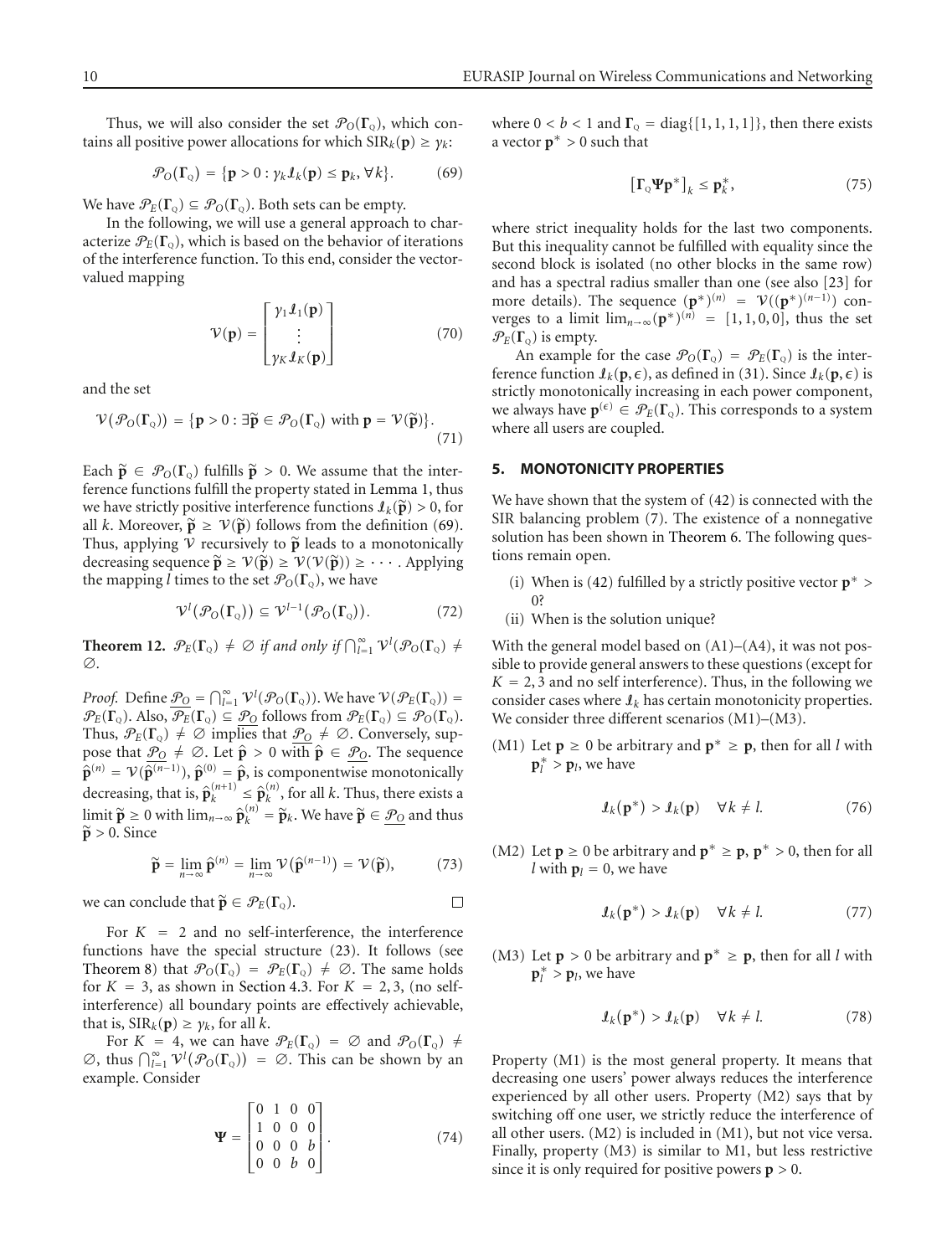<span id="page-10-4"></span>**Theorem 13.** Let  $\mathbf{I}_k$  have the property (M1). If  $\bar{\mathbf{p}} \geq 0$ ,  $\bar{\mathbf{p}} \neq 0$ , *fulfills*

<span id="page-10-3"></span>
$$
\gamma_k \mathcal{I}_k(\bar{\mathbf{p}}) = C(\Gamma_{\mathbf{Q}}) \bar{\mathbf{p}}_k, \quad 1 \le k \le K,
$$
 (79)

*then*  $\bar{p} > 0$ *.* 

*Proof.* From [Theorem 6,](#page-6-1) we know that there always exists a nontrivial solution  $\bar{\mathbf{p}} \geq 0$ . Thus, there exists an index *k* such that  $\bar{\mathbf{p}}_k > 0$ . Property (M1) implies that  $\mathcal{I}_l(\bar{\mathbf{p}}) > \mathcal{I}_l(\mathbf{0}) = 0$ , for all  $l \neq k$ . From [\(79\)](#page-10-3), it follows that  $\bar{\mathbf{p}}_l > 0$ , for all  $l \neq k$ , and thus  $\bar{\mathbf{p}} > 0$ .

The theorem shows that if the interference function is characterized by (M1), then each power allocation which satisfies [\(79\)](#page-10-3) must be strictly positive. The following corollary shows uniqueness of this solution.

**Corollary 14.** *If* I*<sup>k</sup> has the monotonicity property (M1), then there always exists exactly one vector*  $\bar{\mathbf{p}} > 0$ *, with*  $\|\bar{\mathbf{p}}\|_1 = 1$ *, such that* [\(79\)](#page-10-3) *holds.*

*Proof.* This follows from [Thereoms 6,](#page-6-1) [13,](#page-10-4) and [11.](#page-8-0) □

<span id="page-10-6"></span>**Theorem 15.** Let  $\mathbf{I}_k$  have the property (M2), and suppose that *there exists a* **p**<sup>∗</sup> *>* 0 *such that*

<span id="page-10-5"></span>
$$
\gamma_k \mathcal{I}_k(\mathbf{p}^*) = C(\Gamma_0) \mathbf{p}_k^*, \quad 1 \le k \le K. \tag{80}
$$

*Then, all vectors*  $\bar{p}$  *which fulfill* [\(80\)](#page-10-5) *are strictly positive, that is,*  $\bar{p} > 0$ .

*Proof.* It has been shown [\(Theorem 6\)](#page-6-1) that there exists a  $\bar{\mathbf{p}} \geq 0$  which fulfills [\(80\)](#page-10-5). It remains to show that  $\bar{\mathbf{p}}$  is strictly positive under the assumption that there exists a **p**<sup>∗</sup> *>* 0 which fulfills [\(80\)](#page-10-5).

The proof is by contradiction. Suppose that  $\bar{p}_l = 0$  for an arbitrary index *l*. Power allocations which fulfill [\(80\)](#page-10-5) can be scaled arbitrarily, thus we can assume that  $\mathbf{p}^* \geq \bar{\mathbf{p}}$ . Thus, there exists a  $k_0 \neq \hat{l}$ , with  $0 < \mathbf{p}_{k_0}^* = \bar{\mathbf{p}}_{k_0}$ , such that

$$
C(\Gamma_{Q}) = \frac{\gamma_{k_{0}}\mathcal{I}_{k_{0}}(\bar{\mathbf{p}})}{\bar{\mathbf{p}}_{k_{0}}} = \frac{\gamma_{k_{0}}\mathcal{I}_{k_{0}}(\bar{\mathbf{p}})}{\mathbf{p}_{k_{0}}^{*}} < \frac{\gamma_{k_{0}}\mathcal{I}_{k_{0}}(\mathbf{p}^{*})}{\mathbf{p}_{k_{0}}^{*}} = C(\Gamma_{Q}).
$$
\n(81)

The inequality follows from (M2) and the assumption  $\bar{p}_l = 0$ . From this contradiction, we can conclude that  $\bar{\mathbf{p}}_l > 0$ , for all *l*. □

**Theorem 16.** *Let* I*<sup>k</sup> be characterized by monotonicity properties (M2) and (M3). Suppose that there exists a* **p**<sup>∗</sup> *>* 0 *such that* [\(80\)](#page-10-5) *holds. Then, this solution is unique, that is, there is no other vector*  $\bar{\mathbf{p}} \geq 0$  *which fulfills* [\(80\)](#page-10-5).

*Proof.* It is known from [Theorem 15](#page-10-6) that the existence of one solution  $p^* > 0$  would imply that  $\bar{p} > 0$  for every other solution **p**̃ that fulfills [\(80\)](#page-10-5). We can scale **p**<sup>∗</sup> such that **p** ≥ **p**<sup>∗</sup> and with (M3) this would lead to a contradiction.  $\Box$ with (M3) this would lead to a contradiction.

#### <span id="page-10-0"></span>**6. MATRIX-BASED INTERFERENCE FUNCTIONS**

In the previous section, we assumed *arbitrary* interference functions  $I_k(p)$ , fulfilling the axioms (A1)–(A3). Now, we assume that  $\mathcal{I}_k(\mathbf{p})$  has a specific structure. Namely, we consider the practically relevant case where the power coupling between the links is modelled by a nonnegative matrix  $\Psi(z)$ , and the interference experienced by the *k*th link can be expressed as  $[\Psi(z)p]_k$ . Here, the parameter *z* stands for some receive strategy. Unless otherwise stated, **Ψ**(*z*) can include self-interference (nonzero entries on the main diagonal).

In order to keep the results as general as possible, we do not make any assumption regarding the nature of *z*, except that  $z = \{z_1, \ldots, z_K\}$ , where  $z_k$  stands for the receive strategy employed by the  $k$ th link. The strategy  $z_k$  is chosen from the compact set  $Z_k$ , which contains all possible receive strategies for the *k*th user. For a given power allocation, each *zk* can be optimized independently. The overall receive strategy is  $z \in \mathbb{Z}$ , where  $\mathbb{Z} = \mathbb{Z}_1 \times \mathbb{Z}_2 \times \cdots \times \mathbb{Z}_K$  (Cartesian product). The coupling matrix  $\Psi(z)$  is assumed to be continuous on Z.

We consider a special type of interference function, namely

<span id="page-10-2"></span>
$$
\mathbf{J}_k(\mathbf{p}) = \min_{z_k \in \mathcal{Z}_k} \sum_{l=1}^K \mathbf{\Psi}_{kl}(z_k) \mathbf{p}_l.
$$
 (82)

That is, for any given power allocation **p**, the receivers are adaptively adjusted so as to minimize the interference of the respective user, which is equivalent to maximizing  $SIR_k(p)$ .

Note that the model [\(82\)](#page-10-2) is an important special case of the more general axiomatic model used in the previous section. It can easily be verified that the interference functions  $(82)$  fulfill the axioms  $(A1)$ – $(A3)$ .

In the following, we will show that also (A4) (continuity) is always fulfilled. Then, we study the relationship between the SIR balancing problem and eigenvalue optimization. Additional properties will be shown under the assumption of irreducibility. Most of the properties, which have been derived for the general axiomatic model in [Section 4,](#page-4-8) are strict in a sense that the conditions cannot be relaxed even for the simple and more restrictive model [\(82\)](#page-10-2). This will be demonstrated by examples.

# <span id="page-10-1"></span>*6.1. Continuity for a special class of interference function*

Continuity of the functions  $\mathcal{I}_k(\mathbf{p})$  was already shown in [Section 3.1](#page-3-7) for the general axiomatic model, except for the boundary of the set  $\{p : p \ge 0\}$ . Now, we show for the special matrix-based interference function [\(82\)](#page-10-2) (which can be used to model interference for virtually any practical system) that continuity also holds on the boundary.

**Theorem 17.** *The function*  $\mathcal{I}_k(\mathbf{p})$ *, as defined in* [\(82\)](#page-10-2)*, is continuous for*  $p \geq 0$ *.* 

*Proof.* For **p** *>* 0, continuity has already been shown in [Theorem 2.](#page-3-1) Now, consider the sequence  $p^{(n)} \geq 0$ , with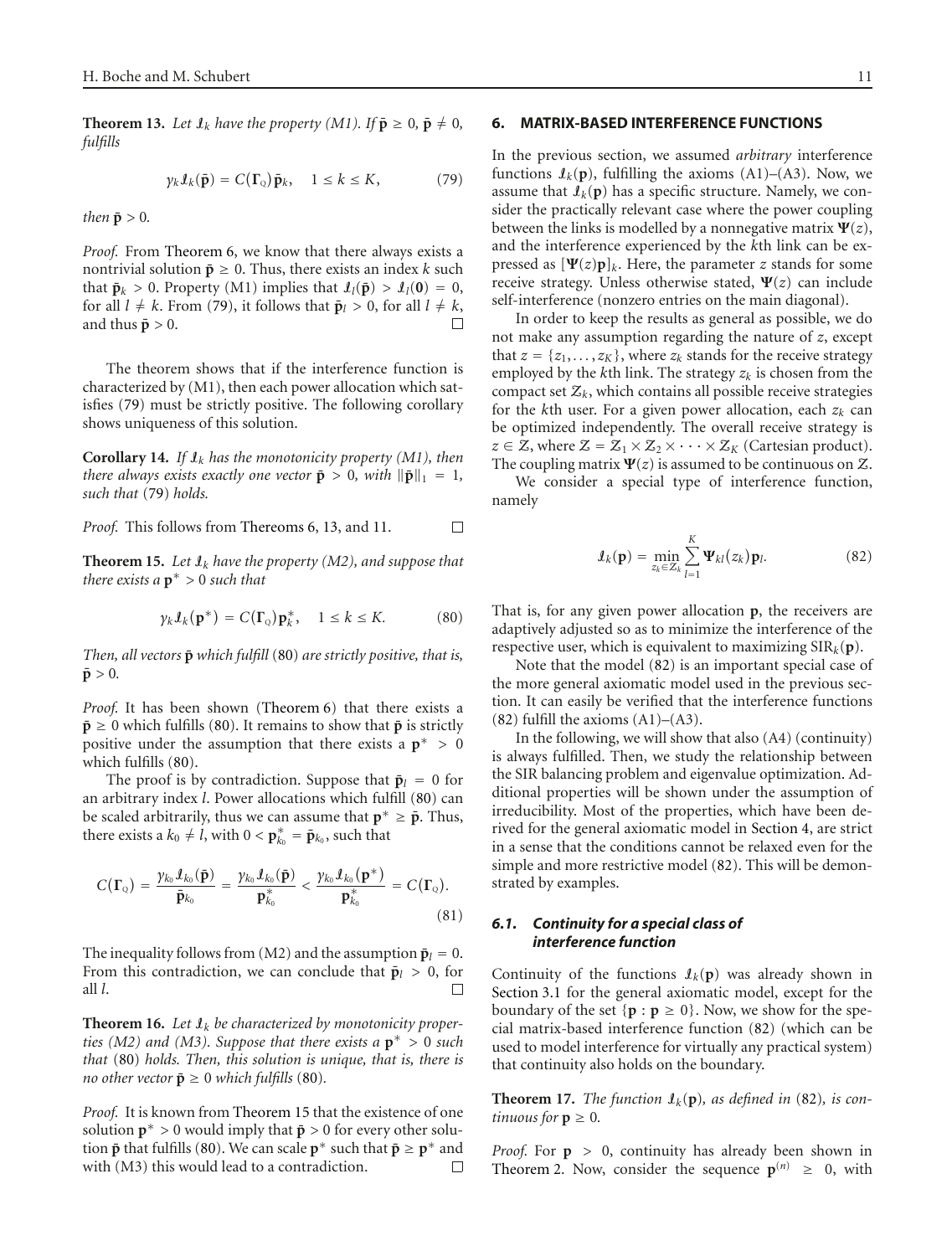lim<sub>*n*→∞</sub>  $p^{(n)} = p$ , where  $p \ge 0$  is arbitrary. Let *z*(*p*) and  $z(\mathbf{p}^{(n)})$  be the receive strategy which minimizes the interference for given  $\mathbf{p}$  and  $\mathbf{p}^{(n)}$ , respectively. Then,

$$
\mathcal{I}_k(\mathbf{p}) - \mathcal{I}_k(\mathbf{p}^{(n)}) = \sum_l \mathbf{\Psi}_{kl}(z(\mathbf{p})) \mathbf{p}_l - \sum_l \mathbf{\Psi}_{kl}(z(\mathbf{p}^{(n)})) \mathbf{p}_l^{(n)}
$$
  
\n
$$
\geq \sum_l \mathbf{\Psi}_{kl}(z(\mathbf{p})) (\mathbf{p}_l - \mathbf{p}_l^{(n)}),
$$
  
\n
$$
\mathcal{I}_k(\mathbf{p}) - \mathcal{I}_k(\mathbf{p}^{(n)}) \leq \sum_l \mathbf{\Psi}_{kl}(z(\mathbf{p}^{(n)})) (\mathbf{p}_l - \mathbf{p}_l^{(n)}).
$$
\n(83)

Defining

$$
K_1^{(n)} = \sum_l \Psi_{kl}(z(\mathbf{p})) |\mathbf{p}_l - \mathbf{p}_l^{(n)}|,
$$
  
\n
$$
K_2^{(n)} = \sum_l \Psi_{kl}(z(\mathbf{p}^{(n)})) |\mathbf{p}_l - \mathbf{p}_l^{(n)}|,
$$
\n(84)

it follows with [\(83\)](#page-11-0) that

$$
|\,\mathbf{1}_k(\mathbf{p}) - \mathbf{1}_k(\mathbf{p}^{(n)})\,| \leq \max\big(K_1^{(n)}, K_2^{(n)}\big). \tag{85}
$$

Since  $Z$  is a compact set, we have

$$
C_k := \max_{z \in \mathcal{Z}} \sum_l \Psi_{kl}(z) < +\infty. \tag{86}
$$

Thus,  $K_1^{(n)}$  can be upper bounded as follows:

$$
K_1^{(n)} \le \left(\sum_l \mathbf{\Psi}_{kl}(z(\mathbf{p}))\right) \max_{1 \le r \le K} |\mathbf{p}_r - \mathbf{p}_r^{(n)}|
$$
  
 
$$
\le C_k \cdot ||\mathbf{p} - \mathbf{p}^{(n)}||_{\infty}.
$$
 (87)

Similarly, we have

$$
K_2^{(n)} \le C_k \cdot ||\mathbf{p} - \mathbf{p}^{(n)}||_{\infty}.
$$
 (88)

Thus,

$$
\left| \mathbf{1}_{k}(\mathbf{p}) - \mathbf{1}_{k}(\mathbf{p}^{(n)}) \right| \leq C_{k} \cdot ||\mathbf{p} - \mathbf{p}^{(n)}||_{\infty}.
$$
 (89)

Since  $\mathbf{p}^{(n)} \to \mathbf{p}$ , we have  $\lim_{n \to \infty} |\mathcal{I}_k(\mathbf{p}) - \mathcal{I}_k(\mathbf{p}^{(n)})| \le 0$ , thus

$$
\lim_{n\to\infty} \mathcal{L}_k(\mathbf{p}^{(n)}) = \mathcal{L}_k(\mathbf{p}),\tag{90}
$$

which means that  $\ell_k$  is continuous for all  $p \geq 0$ .  $\Box$ 

Thus,  $(A1)$ – $(A4)$  are fulfilled and we can apply the analytical results of [Section 4.](#page-4-8) In particular, we know from [Theorem 6](#page-6-1) that there always exists a vector  $\mathbf{p}^* \geq 0$ ,  $\mathbf{p}^* \neq \mathbf{0}$ , such that

$$
\gamma_k \mathcal{I}_k(\mathbf{p}^*) = \min_{z_k \in \mathcal{Z}_k} \left[ \mathbf{\Gamma}_{\scriptscriptstyle{\mathbb{Q}}} \Psi(z) \mathbf{p}^* \right]_k = C(\mathbf{\Gamma}_{\scriptscriptstyle{\mathbb{Q}}}) \mathbf{p}_k^* \quad \forall k. \tag{91}
$$

In the following, we study how the balanced optimum  $C(\Gamma_0)$ can be described by an eigenvalue optimization problem.

#### <span id="page-11-4"></span>*6.2. Relationship with eigenvalue optimization*

Next, we study the aspect of feasibility. With the results of [Section 4,](#page-4-8) we know that feasibility is completely characterized by  $C(\Gamma_0)$ , which is the optimum of the min-max balancing problem [\(7\)](#page-3-6) under the assumption of matrix-based interference functions [\(82\)](#page-10-2). Optimization is over all positive power allocations.

<span id="page-11-0"></span>Another meaningful way of characterizing feasibility is by means of the spectral radius of the coupling matrix  $\Psi(z)$ . If  $\Psi(z)$  is irreducible and *z* is a fixed parameter, then it is known that targets  $\Gamma_0$  are feasible if and only if  $\rho(\Gamma_0 \Psi(z)) \leq 1$  (see, e.g.,  $[4, 6, 26]$  $[4, 6, 26]$  $[4, 6, 26]$  $[4, 6, 26]$  $[4, 6, 26]$ .

However, the problem at hand differs from this classical problem formulation, in that we consider the joint optimization of transmission powers **p** and the receive strategy *z*. The coupling matrix  $\Psi(z)$  can depend on the parameter *z* in such a way that interference terms are cancelled or nulled out. Thus, **Ψ**(*z*) can become *reducible*, which means that the system becomes partly or even fully decoupled and the Perron-Frobenius theorem for irreducible matrices cannot be applied.

Thus, it is desirable to have a more general notion of feasibility, which is not based on the assumption of irreducibility. If we only assume *nonnegativeness*, then Γ<sub>o</sub> is feasible for a given *z*, if and only if there exists a  $p > 0$  such that  $\max_k [\Gamma_{\mathbb{Q}} \Psi(z) \mathbf{p}]_k / \mathbf{p}_k \leq 1$ . The infimum over all  $\mathbf{p} > 0$  equals the spectral radius  $\rho$  of the weighted coupling matrix  $\Gamma_0 \Psi(z)$ . This follows from the following Collatz-Wielandt-type characterization [\[27\]](#page-17-0):

$$
\rho(\Gamma_{Q}\Psi(z)) = \inf_{\mathbf{p} > 0} \left( \max_{1 \le k \le K} \frac{\left[\Gamma_{Q}\Psi(z)\mathbf{p}\right]_{k}}{\mathbf{p}_{k}} \right). \tag{92}
$$

By taking the infimum over all possible receive strategies *<sup>z</sup>* <sup>∈</sup> <sup>Z</sup>, we obtain a necessary and sufficient condition for the feasibility of Γ<sub>0</sub>:

<span id="page-11-3"></span><span id="page-11-2"></span><span id="page-11-1"></span>
$$
\inf_{z\in\mathcal{Z}}\rho\big(\Gamma_{\mathcal{Q}}\Psi(z)\big)\leq 1.\tag{93}
$$

Note that the optimum [\(93\)](#page-11-1) is obtained by optimizing over *z*, while the SIR balancing optimum

$$
C(\Gamma_{Q}) = \inf_{\mathbf{p} > 0} \left( \max_{1 \leq k \leq K} \frac{\gamma_{k} \mathbf{1}_{k}(\mathbf{p})}{\mathbf{p}_{k}} \right) \tag{94}
$$

is obtained by optimization over **p**. The min-max optimum [\(94\)](#page-11-2) implicitly includes the optimization over the receivers by considering the special interference functions [\(82\)](#page-10-2), while the right-hand side of [\(92\)](#page-11-3)is for one specific choice of *z*.

Both strategies [\(93\)](#page-11-1) and [\(94\)](#page-11-2) are meaningful ways to define the feasible region. If  $\Psi(z)$  is irreducible, then it follows from the Perron-Frobenius theorem [\[28\]](#page-17-1) that both strategies provide equivalent indicators for feasibility. The following theorem shows that this can be extended to *general* nonnegative matrices  $\Psi(z) \geq 0$ .

**Theorem 18.** Let  $\Psi(z)$  be nonnegative (not necessarily irredu*cible), then*

$$
C(\Gamma_{Q}) = \inf_{z \in \mathcal{Z}} \rho(\Gamma_{Q} \Psi(z)).
$$
 (95)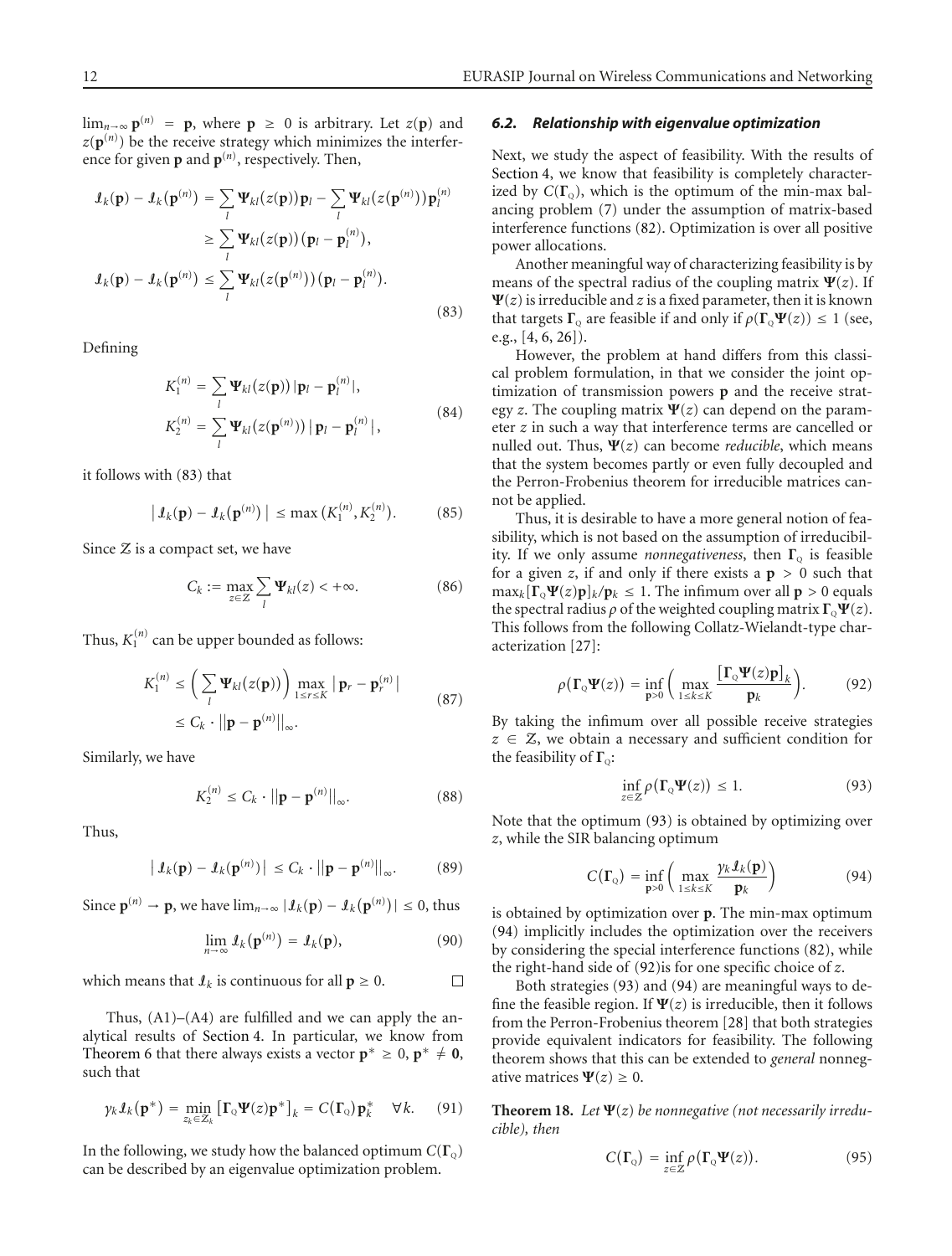*Proof.* Since  $I_k$  is designed to minimize the interference, we have for every  $z \in \mathcal{Z}$ ,

$$
\max_{1\leq k\leq K}\frac{\gamma_k\mathbf{1}_k(\mathbf{p})}{\mathbf{p}_k}\leq \max_{1\leq k\leq K}\frac{\left[\Gamma_{\scriptscriptstyle{Q}}\Psi(z)\mathbf{p}\right]_k}{\mathbf{p}_k}.\tag{96}
$$

Taking the infimum over  $p > 0$  on both sides and using [\(92\)](#page-11-3) and [\(94\)](#page-11-2), we have  $C(\Gamma_0) \le \rho(\Gamma_0 \Psi(z))$  for any *z*, and thus

<span id="page-12-2"></span>
$$
C(\Gamma_{Q}) \le \inf_{z \in \mathcal{Z}} \rho(\Gamma_{Q} \Psi(z)). \tag{97}
$$

Assume that we have an arbitrary  $\epsilon > 0$ , then it can be seen from [\(94\)](#page-11-2) that there exists a  $p^{(\epsilon)} > 0$  such that

$$
\max_{1 \le k \le K} \frac{\gamma_k \mathcal{I}_k(\mathbf{p}^{(\epsilon)})}{\mathbf{p}^{(\epsilon)}_k} \le C(\Gamma_{\mathbf{Q}}) + \epsilon. \tag{98}
$$

This inequality holds for all indices *k*. There exists a  $z^{(\epsilon)}$  such that  $\mathcal{I}_k(\mathbf{p}^{(\epsilon)}) = [\Psi(z^{(\epsilon)})\mathbf{p}^{(\epsilon)}]_k, k \in \{1, 2, \ldots, K\}$ . Thus,

$$
\max_{1 \le k \le K} \frac{\gamma_k \Big[ \Psi(z^{(\epsilon)}) \mathbf{p}^{(\epsilon)} \Big]_k}{\mathbf{p}_k^{(\epsilon)}} \le C(\Gamma_0) + \epsilon. \tag{99}
$$

Consequently,

$$
\inf_{\mathbf{p} > 0} \left( \max_{1 \le k \le K} \frac{\gamma_k [\mathbf{\Psi}(z^{(\epsilon)}) \mathbf{p}]_k}{\mathbf{p}_k} \right) \le C(\Gamma_{\mathbf{Q}}) + \epsilon. \tag{100}
$$

Combining [\(92\)](#page-11-3) and [\(100\)](#page-12-1), we have  $\rho(\Gamma_{\mathbb{Q}}\Psi(z^{(\epsilon)})) \leq C(\Gamma_{\mathbb{Q}})$  +  $\epsilon$ , and thus

$$
\inf_{z \in \mathcal{Z}} \rho(\Gamma_{\mathcal{Q}} \Psi(z)) \leq C(\Gamma_{\mathcal{Q}}) + \epsilon. \tag{101}
$$

This holds for all  $\epsilon > 0$ , thus

$$
\inf_{z\in\mathcal{Z}}\rho(\Gamma_{\mathcal{Q}}\Psi(z))\leq C(\Gamma_{\mathcal{Q}}). \tag{102}
$$

 $\Box$ Comparison with [\(97\)](#page-12-2) shows the desired result.

#### <span id="page-12-0"></span>*6.3. Structure properties of matrices*

Now, we show additional properties under the assumption that the coupling matrix has a specific structure. To this end, we can rearrange the user indices such that **Ψ** has the following block form [\[22\]](#page-16-16):

<span id="page-12-3"></span>
$$
\Psi = \begin{bmatrix} \Psi^{(1,1)} & 0 & \dots & 0 \\ \Psi^{(2,1)} & \Psi^{(2,2)} & \ddots & \vdots \\ \vdots & \vdots & \ddots & 0 \\ \Psi^{(N,1)} & \Psi^{(N,2)} & \dots & \Psi^{(N,N)} \end{bmatrix},
$$
(103)

where each block  $\Psi^{(m,n)}$  is irreducible. We assume that each user receives interference from at least one other user, thus each block has at least size two. If **Ψ** is irreducible, then this is just a special case of [\(103\)](#page-12-3), where the matrix simply consists of one single block.

*Definition 2.* A diagonal block  $\Psi^{(n)} := \Psi^{(n,n)}$  is called *isolated* if and only if  $\Psi^{(n,r)} = 0$  for  $r = 1, 2, ..., n-1, n+1, ..., N$ .

By permuting the indices, the matrix can be arranged such that the isolated blocks are the first blocks on the main diagonal. Without loss of generality, we will assume that **Ψ** is always arranged in this block normal form.

*Definition 3.* A matrix **Ψ** is *block irreducible*, if and only if it has the following block-diagonal structure:

$$
\mathbf{\Psi} = \begin{bmatrix} \mathbf{\Psi}^{(1)} & 0 \\ \vdots & \ddots \\ 0 & \mathbf{\Psi}^{(N)} \end{bmatrix} \tag{104}
$$

and each block is irreducible.

*Definition 4.* For any diagonal block **Ψ**(*n*) ,

$$
\rho(\Gamma_{\mathbf{Q}}^{(n)}\mathbf{\Psi}^{(n)}) \leq \rho(\Gamma_{\mathbf{Q}}\mathbf{\Psi}). \tag{105}
$$

The block is called *maximal* if and only if  $\rho(\Gamma_{\mathbb{Q}}^{(n)}\Psi^{(n)})$  $\rho(\Gamma_0 \Psi)$ . There is always at least one maximal diagonal block.

<span id="page-12-1"></span>In the following, we discuss some properties which help to understand the connection between the general axiombased SIR balancing theory and the matrix theory. To this end, consider a power allocation  $\bar{p} > 0$  such that

<span id="page-12-5"></span><span id="page-12-4"></span>
$$
\gamma_k \mathcal{I}_k(\bar{\mathbf{p}}) = C(\Gamma_{\mathbf{Q}}) \bar{\mathbf{p}}_k, \quad 1 \le k \le K,
$$
 (106)

then the min-max optimum  $C(\Gamma_0)$  equals the max-min optimum  $c(\Gamma_0)$ . This is because

$$
c(\Gamma_{\mathbb{Q}}) = \sup_{\mathbf{p} > 0} \left( \min_{1 \leq k \leq K} \frac{\gamma_k \mathcal{I}_k(\mathbf{p})}{\mathbf{p}_k} \right) \geq \min_{1 \leq k \leq K} \frac{\gamma_k \mathcal{I}_k(\bar{\mathbf{p}})}{\bar{\mathbf{p}}_k} = C(\Gamma_{\mathbb{Q}}), \tag{107}
$$

where the last step follows from [\(106\)](#page-12-4). From [Theorem 4,](#page-5-8) we know that  $C(\Gamma_0) \geq c(\Gamma_0)$ , thus the inequality can only be fulfilled with equality, that is,  $c(\Gamma_{Q}) = C(\Gamma_{Q})$ . Note that the converse does not need to hold. That is,  $C(\Gamma_0) = c(\Gamma_0)$  does not necessarily imply [\(106\)](#page-12-4). It is required that the structure of **Ψ** is such that  $c(\Gamma_{Q}) = C(\Gamma_{Q})$  holds for *all*  $\Gamma_{Q} > 0$ . This is specified by the following theorem. For a characterization of **Ψ**, such that [\(107\)](#page-12-5) holds for some *fixed* **Γ**, we refer to [\[29](#page-17-2)], where also the equivalence of max-min and min-max fair resource allocations and the relationship with the QoS feasible region are investigated.

**Theorem 19.** *The following statements are equivalent:*

- (a)  $c(\Gamma_{\mathcal{Q}}) = C(\Gamma_{\mathcal{Q}})$  *for all*  $\Gamma_{\mathcal{Q}} > 0$ *,*
- (b) **Ψ** *is irreducible,*
- (c) *for every*  $\Gamma > 0$ *, there exists a*  $p_{\Gamma} > 0$  *such that*

<span id="page-12-6"></span>
$$
\Gamma_{Q}\Psi\mathbf{p}_{\Gamma}=C(\Gamma_{Q})\mathbf{p}_{\Gamma}.
$$
 (108)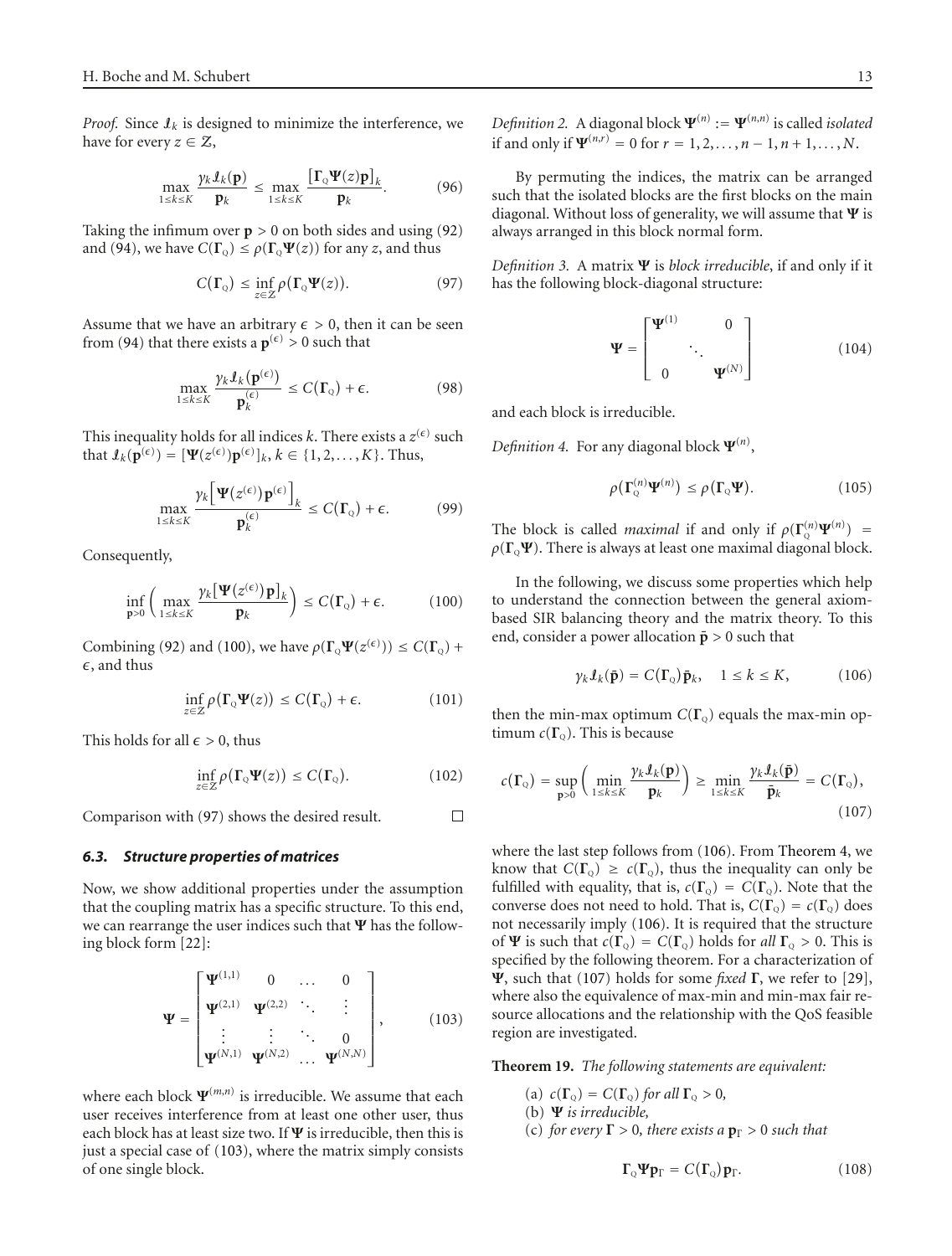*Proof.* If **Ψ** is irreducible, then we know from the Perron-Frobenius theorem [\[28\]](#page-17-1) that there always exists a **p** *>* 0 such that [\(108\)](#page-12-6) is fulfilled, and thus  $c(\Gamma_0) = C(\Gamma_0)$ . Thus, (b) implies (a) and (c).

We now prove (a)  $\Rightarrow$  (b) by contradiction. Suppose that  $c(\Gamma_{Q}) = C(\Gamma_{Q})$  for all  $\Gamma_{Q}$ , but **Ψ** is not irreducible. Then **Ψ** can be arranged in block normal form [\(103\)](#page-12-3). Since  $C(\Gamma_{Q})$  =  $ρ(Γ<sub>Q</sub>Ψ)$ , we have

$$
C(\Gamma_{\mathbf{Q}}) = \max_{1 \leq n \leq N} \rho(\Gamma_{\mathbf{Q}}^{(n)} \mathbf{\Psi}^{(n)}), \qquad (109)
$$

where  $\Gamma^{(n)}_{\alpha} \Psi^{(n)}$  is the *n*th irreducible diagonal subblock of **Γ**Q**Ψ**. We have

$$
c(\mathbf{\Gamma}_{Q}) = \sup_{\mathbf{p}>0} \left( \min_{1 \le k \le K} \frac{\gamma_{k} \mathbf{\mathit{I}}_{k}(\mathbf{p})}{\mathbf{p}_{k}} \right)
$$
  
 
$$
\le \sup_{\mathbf{p}>0} \left( \min_{k \in \mathcal{J}^{(n)}} \frac{\gamma_{k} \mathbf{\mathit{I}}_{k}(\mathbf{p})}{\mathbf{p}_{k}} \right), \tag{110}
$$

where  $\mathcal{J}^{(n)}$  is the index set associated with the *n*th diagonal block. This holds for all blocks  $1 \le n \le N$ . Since  $\Psi$  is not irreducible, there is at least one isolated block. Without loss of generality, we can assume that the users are ordered such that  $\Psi^{(1)}$  is the first isolated block. Exploiting the fact that  $\Psi^{(1)}$  is isolated, we have

$$
c(\Gamma_{Q}) \le \sup_{\mathbf{p}>0} \left( \min_{k \in \mathcal{J}^{(1)}} \frac{\gamma_{k}}{\mathbf{p}_{k}} \sum_{k=1}^{K} \Psi_{kl} \mathbf{p}_{l} \right)
$$
  
= 
$$
\sup_{\mathbf{p}>0} \left( \min_{k \in \mathcal{J}^{(1)}} \frac{\gamma_{k}}{\mathbf{p}_{k}} \sum_{l \in \mathcal{J}^{(1)}} \Psi_{kl}^{(1)} \mathbf{p}_{l} \right) = \rho(\Gamma_{Q}^{(1)} \Psi^{(1)}).
$$
 (111)

Since the assumption (a) holds for all  $\Gamma_{\text{Q}} > 0$ , we can choose **Γ**<sup>Q</sup> such that

$$
\rho(\Gamma_{\mathbf{Q}}^{(1)}\mathbf{\Psi}^{(1)}) < \max_{n\geq 2} \rho(\Gamma_{\mathbf{Q}}^{(n)}\mathbf{\Psi}^{(n)}) = C(\Gamma_{\mathbf{Q}}), \qquad (112)
$$

which, combined with [\(111\)](#page-13-0), contradicts the assumption (a).

It remains to show that  $(c) \Rightarrow (b)$ . To this end, we can assume that  $C(\Gamma_{Q}) = 1$  without loss of generality. Let (c) be ful-filled, that is, [\(108\)](#page-12-6) holds for all  $\Gamma_{Q}$ , but  $\Psi$  is not irreducible. Then, **Ψ** can be arranged in block normal form [\(103\)](#page-12-3) with at least one isolated subblock. Since [\(108\)](#page-12-6) is assumed to hold for all  $\Gamma$ <sub>o</sub>, we can choose  $\Gamma$ <sub>o</sub> such that one isolated subblock has a spectral radius smaller than one. This would rule out the existence of a positive eigenvector  $\mathbf{p}' > 0$  such that  $\mathbf{\Gamma}_{\mathbb{Q}} \Psi \mathbf{p}' = \mathbf{p}'$ , thus it would contradict the assumption (c). Hence, **Ψ** is irreducible.  $\Box$ 

Recall that the existence of a vector  $\bar{p} > 0$  such that

<span id="page-13-1"></span>
$$
\gamma_k \mathcal{I}_k(\bar{\mathbf{p}}) \le C(\Gamma_{\mathbf{Q}}) \bar{\mathbf{p}}_k, \quad 1 \le k \le K,
$$
 (113)

does not imply that [\(113\)](#page-13-1) can be fulfilled with equality. That is, a boundary point  $\Gamma_{\text{Q}}$  with  $C(\Gamma_{\text{Q}}) = 1$  might be effectively achievable, that is, there exists a power allocation **p**<sup>∗</sup> *>* 0 such that  $SIR_k(\mathbf{p}^*) \geq \gamma_k$ , for all *k*. But there does not need to exist an allocation such that the targets *γk* are achieved with equality (see also [Section 4.6\)](#page-8-4).

Whether or not  $\Gamma$ <sup>o</sup> can be achieved with equality depends on the structure of the coupling matrix **Ψ** (see definitions at the beginning of [Section 6\)](#page-10-0). In particular,  $\text{SIR}_k(\mathbf{p}^*) \geq \gamma_k$ , for all *k*, can be fulfilled if and only if the set of maximal blocks is a subset of the isolated blocks. In this case,  $c(\Gamma_0) < C(\Gamma_0)$ holds. But  $c(\Gamma_{Q}) = C(\Gamma_{Q})$  requires that the maximal blocks coincide with the isolated blocks.

# *6.4. Examples for strictness*

One could expect that under the restriction to a simple matrix model of the form [\(82\)](#page-10-2), the results of [Section 4](#page-4-8) could be extended by showing additional properties. However, this is not the case, as will be shown in the following. All results in [Section 4](#page-4-8) also apply to the special matrix-based functions [\(82\)](#page-10-2). In this sense, the results are strict.

Consider a boundary point  $\Gamma$ <sub>0</sub> and the weighted coupling matrix

$$
\mathbf{\Gamma}_{\mathbf{Q}}\mathbf{\Psi} = \begin{bmatrix} \mathbf{A} & 0 \\ 0 & \mathbf{B} \end{bmatrix} . \tag{114}
$$

The spectral radius is  $\rho(\Gamma_0 \Psi) = \max(\rho(A), \rho(B))$ . Assume that the irreducible subblocks are chosen such that only the first block is maximal, that is,  $\rho(\Gamma_0 \Psi) = \rho(A) > \rho(B)$ .

<span id="page-13-0"></span>The second subblock is not maximal, thus there does not exist a strictly positive eigenvector to **Γ**Q**Ψ**. But the irreducible subblocks *A* and *B* have strictly positive dominant right eigenvectors  $\mathbf{p}^{(A)}$  and  $\mathbf{p}^{(B)}$ , respectively (according to the Perron-Frobenius theory). Thus,  $\Gamma_Q\Psi$  has nonnegative eigenvectors  $\bar{\mathbf{p}}^{(A)} = [\mathbf{p}_0^{(A)}]$  and  $\bar{\mathbf{p}}^{(B)} = [\mathbf{p}_0^{(B)}]$ , which fulfill

$$
\Gamma_{Q} \Psi \bar{\mathbf{p}}^{(A)} = \rho(A) \bar{\mathbf{p}}^{(A)},
$$
  
\n
$$
\Gamma_{Q} \Psi \bar{\mathbf{p}}^{(B)} = \rho(B) \bar{\mathbf{p}}^{(B)}.
$$
\n(115)

From [\(92\)](#page-11-3), we know that the optimum  $C(\Gamma_0)$  (optimization over **p**  $> 0$ ) equals the spectral radius  $\rho(\Gamma_0 \Psi)$ . The example shows that if we replace the constraint  $p > 0$  by  $p \ge 0$ , that is, if users are allowed to switch off, then a smaller level (associated with a larger QoS region) can be achieved. This is exactly what is stated by [Theorem 10.](#page-8-2) That is,  $\Gamma_0$ **Ψ** has two different eigenvectors  $p \geq 0$  with different associated eigenvalues, depending on which user is switched off.

As another example, consider the matrix

<span id="page-13-2"></span>
$$
\Gamma_{Q}\bar{\Psi} = \begin{bmatrix} A & 0 \\ C & B \end{bmatrix}.
$$
 (116)

Again, assume that  $\rho(\Gamma_{\mathbb{Q}}\bar{\Psi}) = \rho(A) > \rho(B)$ . The only difference to the previous example is the existence of the offdiagonal block *C*, which means that the subsystem *B* receives interference from the subsystem *A*.

Example [\(116\)](#page-13-2) has a special structure, namely the set of isolated blocks (block *A*) coincides with the set of maximal blocks. It can be shown that only then, there exists a  $\bar{p} > 0$ such that

$$
\Gamma_{Q}\bar{\Psi}\bar{\mathbf{p}} = \rho(\Gamma_{Q}\bar{\Psi})\bar{\mathbf{p}}.
$$
 (117)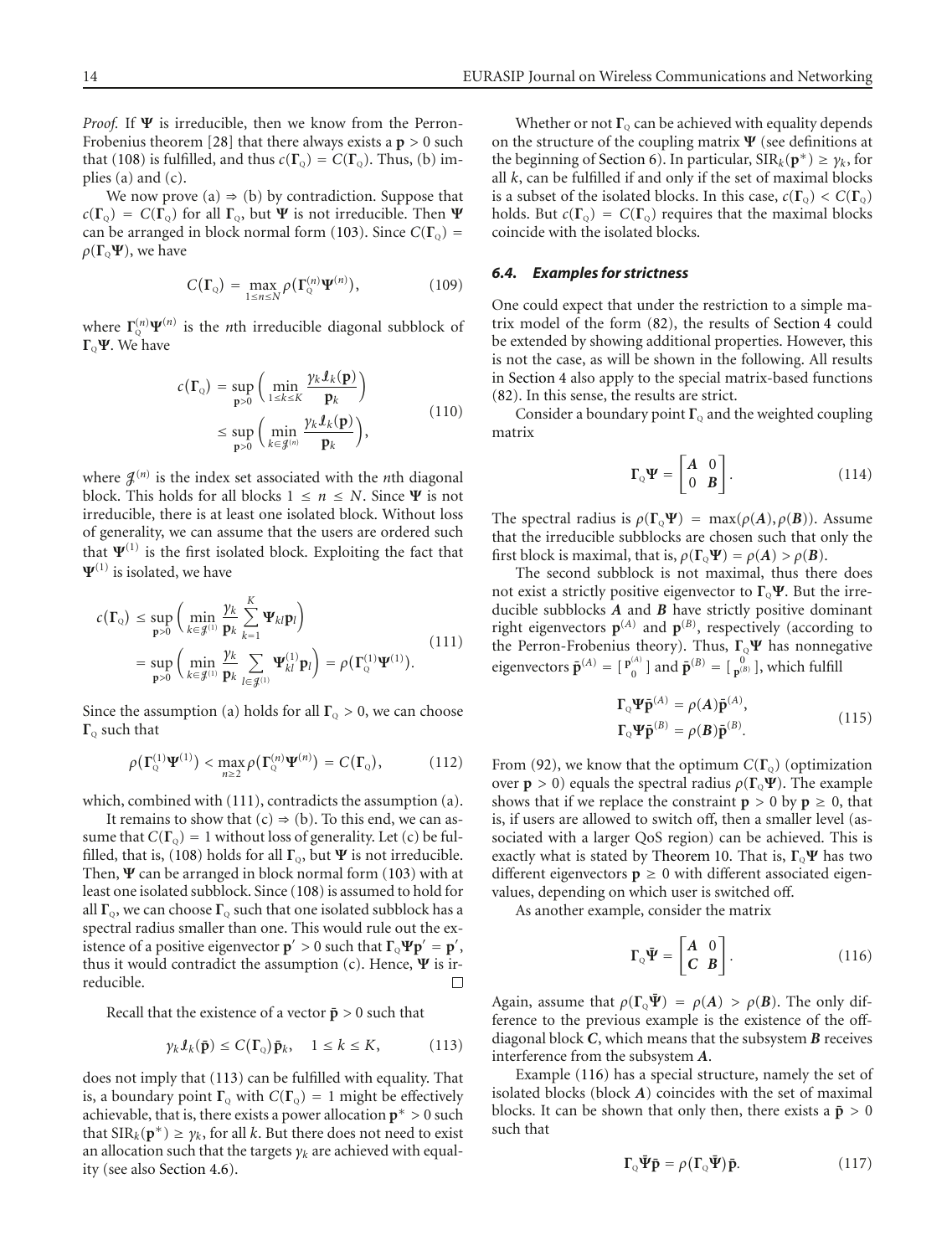As in the previous example, the first user can be switched off, thus there also exists a nonnegative eigenvector  $\begin{bmatrix} 0 \\ p^{(2)} \end{bmatrix}$  with an eigenvalue  $\rho(\mathbf{B})$ .

To conclude, if there exists a strictly positive solution  $\bar{\mathbf{p}} > 0$  such that  $\text{SIR}(\bar{\mathbf{p}}) = \gamma_k$ , for all *k*, then [Theorem 11](#page-8-0) states that this optimum is achieved exactly by the optimization approach [\(7\)](#page-3-6). The only way to achieve a smaller value is to switch off one or more users.

# *6.5. Connecting optimal power allocation with eigenvectors*

It was shown in [Section 6.2](#page-11-4) that the min-max optimum  $C(\Gamma_{\rm o})$  is equivalently characterized by the eigenvalue prob-lem [\(93\)](#page-11-1). The set  $\mathcal{Z}(\Gamma_0)$  contains the optimal receive strategies which minimize the spectral radius  $\rho(\Gamma_0 \Psi(z))$ .

The optimum can also be characterized with the interference function  $\mathcal{I}_k$ , as defined in [\(82\)](#page-10-2). There always exists a  $\bar{\mathbf{p}} \geq 0$  such that

<span id="page-14-0"></span>
$$
\gamma_k \mathcal{I}_k(\bar{\mathbf{p}}) = C(\Gamma_{\mathbf{Q}}) \bar{\mathbf{p}}_k, \quad 1 \le k \le K. \tag{118}
$$

For this solution  $\bar{p}$ , there exists a  $z_{\bar{p}}$ , defined by the relation-ship [\(82\)](#page-10-2). Since the optimum  $C(\Gamma_0)$  in [\(118\)](#page-14-0) is achieved by all links, we can conclude that the solution  $z_{\bar{p}}$  is also optimal with respect to the eigenvalue problem, that is,  $z_{\bar{p}} \in \mathcal{Z}(\Gamma_{Q})$ .

This optimal receive strategy fulfills

$$
\gamma_k \mathcal{I}_k(\bar{\mathbf{p}}) = \gamma_k \sum_{l=1}^K \Psi_{kl}(z_{\bar{\mathbf{p}}}) \bar{\mathbf{p}}_l.
$$
 (119)

Comparison with  $(118)$  reveals that the vector  $\bar{p}$  is the right principal eigenvector of the matrix  $\Gamma_{\text{o}}\Psi(z_{\bar{\text{p}}})$ . The optimum  $C(\Gamma_0)$  is the associated eigenvalue.

An interesting question is whether each  $\hat{z} \in \mathcal{Z}(\Gamma_0)$  is a solution of the SIR balancing problem [\(7\)](#page-3-6). An answer is provided by the following theorem.

**Theorem 20.** *The optimizer*  $\hat{z} \in \mathcal{Z}(\Gamma_0)$  *solves the min-max problem* [\(7\)](#page-3-6) *if and only if the matrix* **<sup>Γ</sup>**Q**Ψ**(*z*) *has a positive eigenvector*  $\hat{\mathbf{p}} > 0$ *, associated with an eigenvalue*  $C(\mathbf{\Gamma}_{\mathbf{Q}})$ *, such that*  $\mathbf{I}_k(\hat{\mathbf{p}}) = \sum_{l=1}^K \Psi_{kl}(\hat{z}) \hat{\mathbf{p}}_l$ .

*Proof.* For each  $\hat{p}$  which solves [\(7\)](#page-3-6), it has been shown that there exists a  $\hat{z} \in \mathcal{Z}(\Gamma_{Q})$  such that  $\hat{\mathbf{p}}$  is the right eigenvector of  $\Gamma_{\text{o}}\Psi(\hat{z})$ , with eigenvalue  $C(\Gamma_{\text{o}})$ , and  $\mathcal{I}_k(\hat{\mathbf{p}}) = [\Psi(\hat{z})\hat{\mathbf{p}}]_k$  is fulfilled.

Conversely, assume that this characterization is fulfilled, then we can conclude that  $\gamma_k \mathcal{I}_k(\hat{\mathbf{p}}) = [\Gamma_{\mathbf{Q}} \Psi(\hat{z}) \hat{\mathbf{p}}]_k = C(\Gamma_{\mathbf{Q}}) \hat{\mathbf{p}}_k$ .

# *6.6. Continuity behavior of the functions C and c*

It was shown that the min-max optimum  $C(\Gamma_0)$ , as defined in [\(7\)](#page-3-6), and the max-min optimum  $c(\Gamma_0)$ , as defined in [\(24\)](#page-5-0), can be equivalent under certain conditions. Such a behavior is desirable. For example, equivalence was used in [\[19\]](#page-16-19) to derive upper/lower bounds which control the convergence behavior of an iterative algorithm for joint beamforming and power control.

The value  $C(\Gamma_0)$  is closely linked to the problem of SIR balancing and it has some nice properties. In particular,  $C(\Gamma_{Q}, \epsilon)$ , as defined in [\(32\)](#page-5-3), is continuous with respect to  $\epsilon$ , monotonically decreasing for  $\epsilon \to 0$ , and converges towards  $C(\Gamma_{\rm o})$ .

The same behavior does not hold for  $c(\Gamma_0, \epsilon)$ , defined as

$$
c(\Gamma_{Q}, \epsilon) = \sup_{\mathbf{p} > 0} \min_{1 \leq k \leq K} \frac{\gamma_{k} \mathcal{I}_{k}(\mathbf{p}, \epsilon)}{\mathbf{p}_{k}}.
$$
 (120)

To illustrate this, consider a coupling matrix

$$
\Psi = \begin{bmatrix} \Psi^{(1)} & 0 \\ \Psi^{(1,2)} & \Psi^{(2)} \end{bmatrix}, \tag{121}
$$

such that  $\rho(\Gamma_{\mathbb{Q}}^{(1)}\Psi^{(1)}) < \rho(\Gamma_{\mathbb{Q}}^{(2)}\Psi^{(2)})$ . Let 1 be the all-one matrix, and

$$
\Gamma_{Q}\Psi + \epsilon \mathbf{1} =: \Gamma_{Q}\Psi_{\epsilon}.
$$
 (122)

The matrix  $\Gamma_{\mathbb{Q}} \Psi_{\epsilon}$  is strictly positive and thus irreducible. Consequently,

$$
c(\Gamma_{\mathcal{Q}}, \epsilon) = \rho(\Gamma_{\mathcal{Q}} \Psi_{\epsilon}) = C(\Gamma_{\mathcal{Q}}, \epsilon), \qquad (123)
$$

and thus,

$$
\lim_{\epsilon \to 0} c(\Gamma_{\mathcal{Q}}, \epsilon) = \lim_{\epsilon \to 0} \rho(\Gamma_{\mathcal{Q}} \Psi_{\epsilon}) = \rho(\Gamma_{\mathcal{Q}}^{(2)} \Psi^{(2)}).
$$
 (124)

On the other hand, we have (see [\(111\)](#page-13-0))

$$
c(\Gamma_{\mathbf{Q}}) \leq \rho(\Gamma_{\mathbf{Q}}^{(1)} \mathbf{\Psi}^{(1)}) < \rho(\Gamma_{\mathbf{Q}}^{(2)} \mathbf{\Psi}^{(2)}) = \lim_{\epsilon \to 0} c(\Gamma_{\mathbf{Q}}, \epsilon). \quad (125)
$$

Thus,  $c(\Gamma_{Q}, \epsilon)$  does not converge to  $c(\Gamma_{Q})$ . In this respect,  $c(\Gamma_{Q})$  is not continuous. Both problems [\(7\)](#page-3-6) and [\(24\)](#page-5-0) are equivalent if the coupling matrix is irreducible. Then,  $C(\Gamma_{\mathcal{Q}}) = c(\Gamma_{\mathcal{Q}}).$ 

Continuity plays an important role in the presence of error effects, for example when  $\mathcal{I}_k(\mathbf{p})$  is only known approximately, then continuity ensures that small changes of **p** always have a limited effect on  $\mathcal{I}_k(\mathbf{p})$ .

# *6.7. Convexity properties of the interference function*

Finally, we show additional convexity properties under the assumption of the special interference function  $\mathcal{I}_k$ , as defined in [\(82\)](#page-10-2). To this end, consider the power vector

$$
\mathbf{p}(\lambda) = (1 - \lambda)\mathbf{p}^{(1)} + \lambda \mathbf{p}^{(2)},
$$
 (126)

where  $\mathbf{p}^{(1)}$ ,  $\mathbf{p}^{(2)} > 0$  are arbitrary. Then,

$$
\mathcal{I}_{k}(\mathbf{p}(\lambda)) = \min_{z_{k} \in \mathcal{Z}_{k}} \left( (1 - \lambda) \sum_{l=1}^{K} \mathbf{\Psi}_{kl}(z_{k}) \mathbf{p}_{l}^{(1)} + \lambda \sum_{l=1}^{K} \mathbf{\Psi}_{kl}(z_{k}) \mathbf{p}_{l}^{(2)} \right)
$$
\n
$$
\geq (1 - \lambda) \min_{z_{k} \in \mathcal{Z}_{k}} \left( \sum_{l=1}^{K} \mathbf{\Psi}_{kl}(z_{k}) \mathbf{p}_{l}^{(1)} \right)
$$
\n
$$
+ \lambda \min_{z_{k} \in \mathcal{Z}_{k}} \left( \sum_{l=1}^{K} \mathbf{\Psi}_{kl}(z_{k}) \mathbf{p}_{l}^{(2)} \right)
$$
\n
$$
= (1 - \lambda) \mathbf{I}_{k}(\mathbf{p}^{(1)}) + \lambda \mathbf{I}_{k}(\mathbf{p}^{(2)}).
$$
\n(127)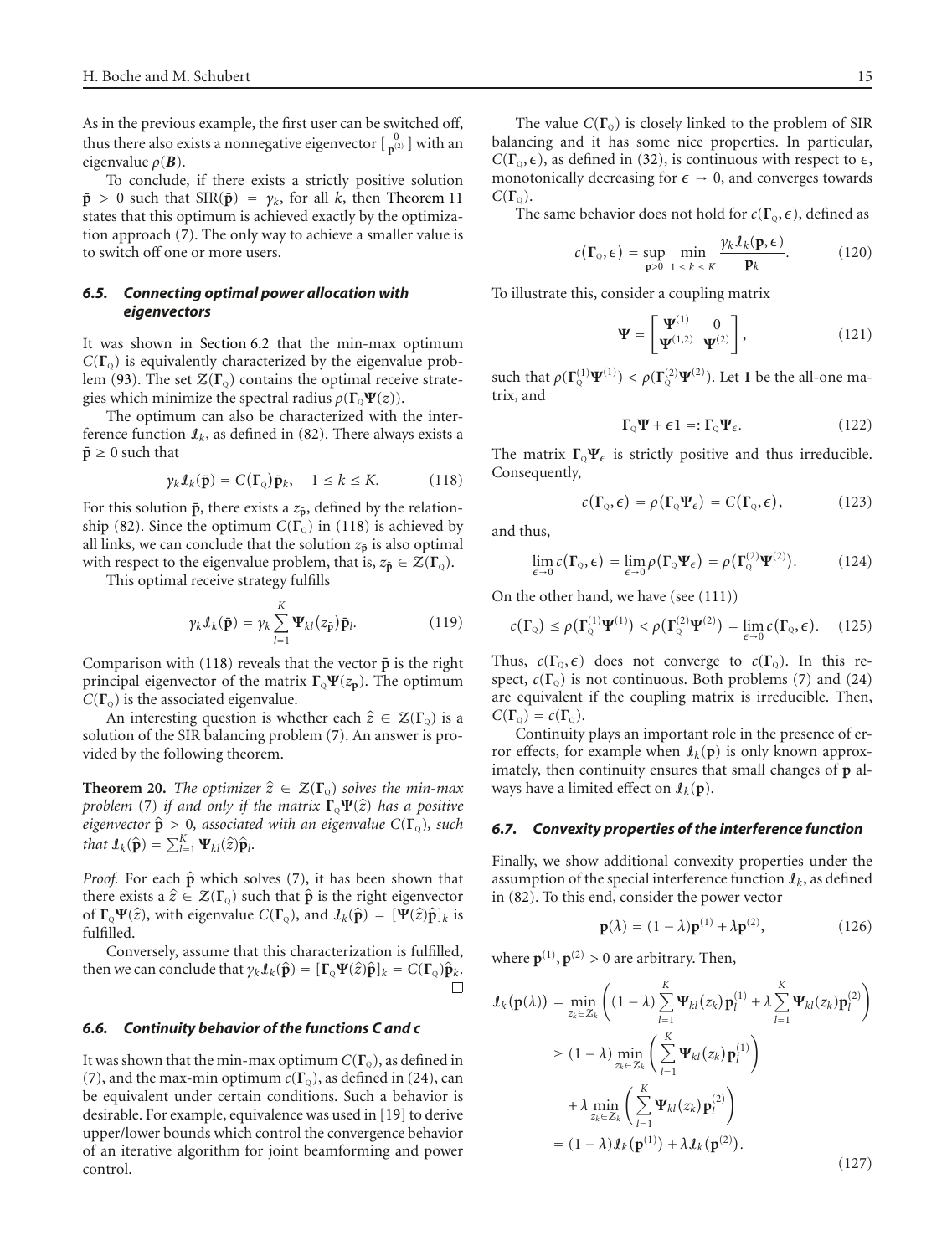Thus,  $\mathcal{I}_k$  is jointly concave. Consider the set

$$
\mathcal{M}(\alpha) = \{ \mathbf{p} \ge 0 : \gamma_k \mathcal{I}_k(\mathbf{p}) \ge \alpha \mathbf{p}_k, \ 1 \le k \le K, \ \|\mathbf{p}\|_1 = 1 \}.
$$
\n(128)

The set  $\mathcal{M}(\lambda)$  is a closed, bounded set, and  $\mathcal{M}(\lambda) \neq \emptyset$  if  $\lambda$  < *c*(**Γ**<sub>Q</sub>). For  $\lambda_2 > \lambda_1$ , we have  $\mathcal{M}(\lambda_2) \subset \mathcal{M}(\lambda_1)$ . For  $\lambda > c(\mathbf{\Gamma}_Q)$ , we have  $\mathcal{M}(\lambda) = \emptyset$ . Moreover,  $\mathcal{M}(\lambda)$  is a convex set because of the concavity of I*k*. We have

$$
\bigcap_{\lambda < c(\Gamma_{\mathbb{Q}})} \mathcal{M}(\lambda) = \mathcal{M}(c(\Gamma_{\mathbb{Q}})) \neq \varnothing. \tag{129}
$$

<span id="page-15-1"></span>The set  $\mathcal{M}(c(\Gamma_{Q}))$  is convex since the intersection of convex sets is convex.

**Theorem 21.** *Let*  $\Psi(z)$  *be irreducible for all*  $z \in \mathcal{Z}$ *. If there exists*  $\mathbf{p}^* > 0$  *with*  $\mathbf{p}^* \in \mathcal{M}(c(\Gamma_o))$ *, then* 

<span id="page-15-0"></span>
$$
\gamma_k \mathcal{I}_k(\mathbf{p}^*) = C(\mathbf{\Gamma}_Q) \mathbf{p}_k^*.
$$
 (130)

*Proof.* Suppose that there exists a **p**<sup>∗</sup> *>* 0 such that

$$
\gamma_k \mathcal{I}_k(\mathbf{p}^*) \ge c(\Gamma_0) \mathbf{p}_k^*, \quad 1 \le k \le K. \tag{131}
$$

Then there exists a receive strategy  $z(\mathbf{p}^*)$  such that

$$
\Gamma_{Q}\Psi(z(\mathbf{p}^*))\mathbf{p}^* \ge c(\Gamma_{Q})\mathbf{p}^*,\tag{132}
$$

and it can even be shown that this inequality is fulfilled with equality for all indices (otherwise it would be possible to further increase the maximum  $c(\Gamma_0)$ ). This means that  $c(\Gamma_0)$ equals the spectral radius  $\rho(\Gamma_{Q}\Psi(z(\mathbf{p}^*)))$  and  $\mathbf{p}^*$  is the associated Perron eigenvector. We have  $\gamma_k \mathcal{I}_k(\mathbf{p}^*) = c(\mathbf{\Gamma}_0) \mathbf{p}^*$ , for all *k*. From [Theorem 11,](#page-8-0) we know that  $c(\Gamma_0)$  equals the min-max optimum  $C(\Gamma_0)$ , thus [\(130\)](#page-15-0) is fulfilled. Л

Next, we show how the convexity results can be applied.

<span id="page-15-3"></span>**Theorem 22.** *Let*  $p^* \in M(c(\Gamma_q))$  *with*  $p^* > 0$  *and there exists a constant c*1*, such that the sequence*

$$
\underline{\mathbf{p}}_k^{(n+1)} = \frac{1}{c(\mathbf{\Gamma}_{\mathbf{Q}})} \cdot \gamma_k \mathbf{I}_k(\underline{\mathbf{p}}^{(n)}), \quad \text{with } \mathbf{p}_k^{(1)} = \frac{\gamma_k \mathbf{I}_k(\mathbf{p}^*)}{c(\mathbf{\Gamma}_{\mathbf{Q}})},
$$
\n(133)

*is bounded by*  $c_1$ *, that is,* 

<span id="page-15-2"></span>
$$
\max_{1 \le k \le K} \mathbf{p}_k^{(n+1)} \le c_1 \quad \forall n,
$$
\n(134)

*then*  $c(\Gamma_{Q}) = C(\Gamma_{Q})$  *and there exists a*  $\hat{\mathbf{p}} > 0$  *such that* 

$$
C(\Gamma_{Q})\hat{\mathbf{p}}_{k} = \gamma_{k} \mathcal{I}_{k}(\hat{\mathbf{p}}), \quad 1 \leq k \leq K. \tag{135}
$$

*Proof.* Since  $p^* \in \mathcal{M}(c(\Gamma_0))$ , we have

$$
\gamma_k \mathcal{I}_k(\mathbf{p}^*) \ge c(\Gamma_0) \mathbf{p}_k^*, \quad 1 \le k \le K. \tag{136}
$$

Without loss of generality, we can assume that  $c(\Gamma_0) = 1$ , thus  $\underline{\mathbf{p}}_k^{(1)} \ge \underline{\mathbf{p}}_k^* > 0, 1 \le k \le K$ . It can be shown that  $\underline{\mathbf{p}}_k^{(n+1)} \ge$  $\mathbf{p}_k^{(n)}$ ,  $1 \le k \le K$ , that is, the sequence  $\mathbf{p}_k^{(n)}$  is monotonically increasing. Since  $\underline{\mathbf{p}}_k^{(n)}$  is bounded by  $c_1$ , there must exists a  $\hat{\mathbf{p}} > 0$  such that  $\lim_{n \to \infty} \underline{\mathbf{p}}_k^{(n)} = \hat{\mathbf{p}}_k$ . Thus, for all *k* we have

$$
\hat{\mathbf{p}}_k = \lim_{n \to \infty} \mathbf{p}_k^{(n+1)} = \frac{1}{c(\mathbf{\Gamma}_{\mathbf{Q}})} \lim_{n \to \infty} \gamma_k \mathbf{I}_k(\mathbf{p}^{(n)}) \n= \frac{1}{c(\mathbf{\Gamma}_{\mathbf{Q}})} \gamma_k \mathbf{I}_k(\hat{\mathbf{p}}).
$$
\n(137)

Here, we have used the continuity of the interference functions. Since  $\hat{\mathbf{p}} > 0$ , we know from [Theorem 21](#page-15-1) that  $c(\mathbf{\Gamma}_{\mathbf{Q}}) = C(\mathbf{\Gamma}_{\mathbf{Q}})$ .  $C(\Gamma_{\rm o})$ .

Analogously, we can show the following result.

**Theorem 23.** *Let*  $p^* > 0$  *such that* 

$$
\gamma_k \mathcal{I}_k(\mathbf{p}^*) \le C(\Gamma_0) \mathbf{p}_k^*, \quad 1 \le k \le K,\tag{138}
$$

*and there exists a constant c*1*, such that the sequence*

$$
\bar{\mathbf{p}}_k^{(n+1)} = \frac{1}{C(\mathbf{\Gamma}_Q)} \cdot \gamma_k \mathbf{I}_k(\bar{\mathbf{p}}^{(n)}) \tag{139}
$$

*is lower-bounded by*  $c_1$ *. Then,*  $c(\Gamma_{\Omega}) = C(\Gamma_{\Omega})$  *and there exists a*  $\hat{\mathbf{p}} > 0$  *such that* [\(135\)](#page-15-2) *holds.* 

*Proof.* The proof is in analogy to the proof of [Theorem 22.](#page-15-3) One can exploit that  $\bar{\mathbf{p}}_k^{(n)}$  is monotonically decreasing in *n*. П

#### **7. CONCLUSIONS**

In this paper, we introduce an analytical framework for SIR balancing, based on an axiomatic interference model. This abstract approach has the advantage that it still holds when considering adaptive receiver designs or other concepts that affect the interference. The only requirement is that the axioms (A1)–(A4) are fulfilled. Known results on SIR balancing, which are based on a *fixed* irreducible coupling matrix, are included as a special case.

The SIR balancing problem completely characterizes the QoS feasible region of a multiuser system. Thus, the results provide a deeper insight into the performance tradeoff between multiple users in an interference-limited system. Since our approach includes power control, optimal receive strategies, and QoS provision, it offers an integral approach to cross-layer optimization.

The first contribution of this work is to characterize the existence of balancing power allocations for general interference functions. For special cases, we can prove additional properties like continuity and uniqueness. In particular, there is always a unique positive power allocation for  $K = 2$  and 3 users. This need not hold for  $K \geq 4$ , which has been demonstrated by examples.

Then, it is shown how the general SIR balancing theory can be connected with matrix theory. It is shown that the max-min-SIR optimum equals the optimum obtained by eigenvalue optimization. Thus, both strategies, which are conceptually different, can equivalently be used to describe the SIR feasible region. There is an interesting link between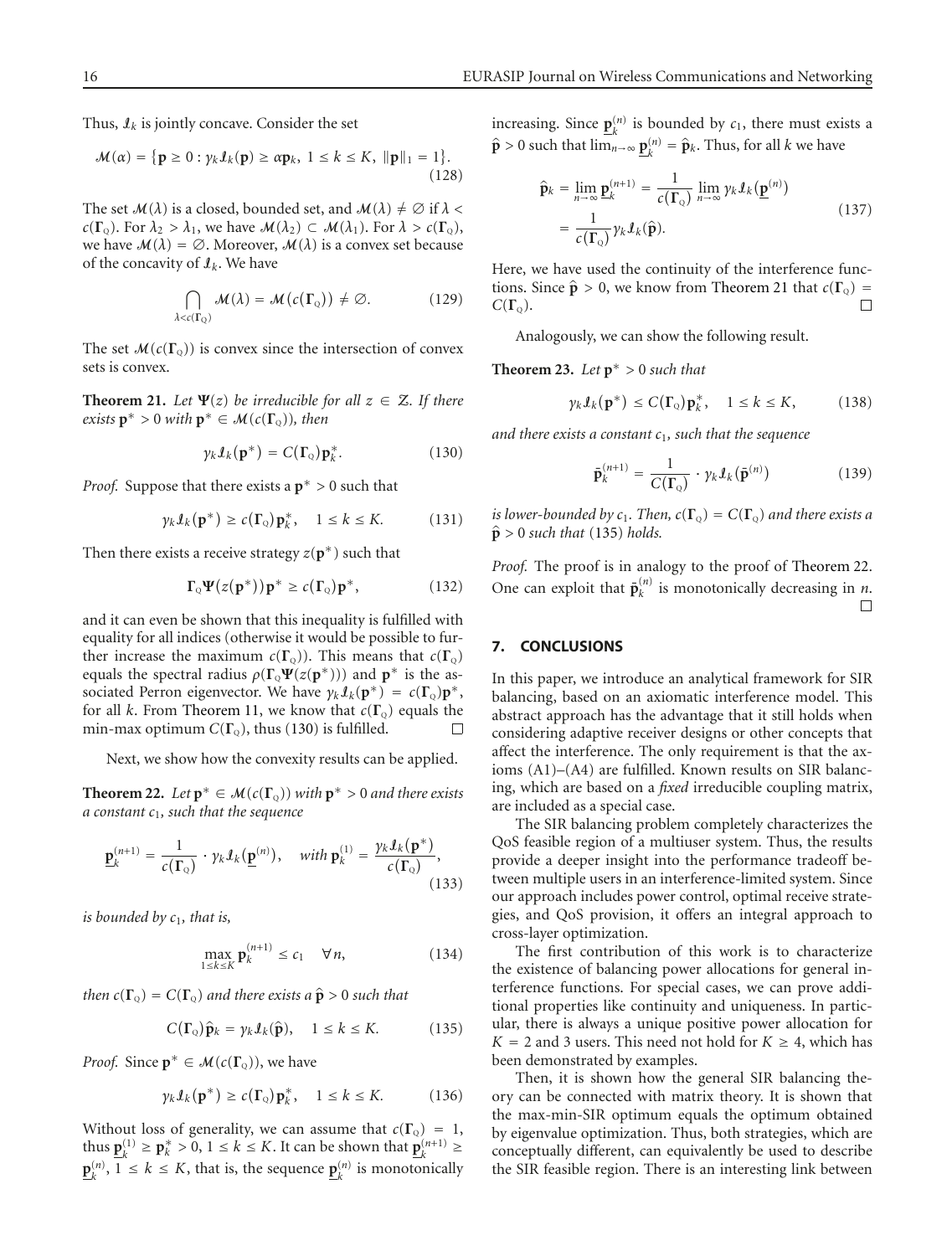the SIR balancing theory and known results from the theory of irreducible matrices. But there is no general duality between both problems. The equivalence does not extend to the optimizers. Examples have been given for cases where different behaviours occur.

Additional properties can be shown if the interference is described by a coupling matrix. But even for this more specific model, the general results can be shown to be strict. The matrix approach offers some additional insights, like the connection with the max-min approach and the optimization of the spectral radius.

One big advantage of the axiomatic SIR balancing theory, as compared to the matrix-based model, is that it applies to a larger class of potential problems. Additional requirements and constraints may be easily included in the interference functions. Thus, it can be expected that the theory will be useful for the development of future cross-layer concepts and algorithms.

# **ACKNOWLEDGMENTS**

The authors are grateful to Marcin Wiczanowski for helpful comments and suggestions on an earlier version of the paper. H. Boche is supported in part by the *Deutsche Forschungsgemeinschaft (DFG)* under Grant BO 1734/5-1. M. Schubert is supported in part by the *Bundesministerium für Bildung und Forschung (BMBF)* under Grant 01BU350. Parts of the paper were presented on the IEEE/ITG Workshop on Smart Antennas, 2005.

#### <span id="page-16-1"></span><span id="page-16-0"></span>**REFERENCES**

- [1] S. Verdu, *Multiuser Detection*, Cambridge University Press, Cambridge, UK, 1998.
- <span id="page-16-2"></span>[2] H. Boche and S. Stańczak, "Log-convexity of the minimum total power in CDMA systems with certain quality-of-service guaranteed," *IEEE Transactions on Information Theory*, vol. 51, no. 1, pp. 374–381, 2005.
- <span id="page-16-3"></span>[3] H. Boche and S. Stańczak, "Convexity of some feasible QoS regions and asymptotic behavior of the minimum total power in CDMA systems," *IEEE Transactions on Communications*, vol. 52, no. 12, pp. 2190–2197, 2004.
- <span id="page-16-4"></span>[4] J. Zander and S.-L. Kim, *Radio Resource Management for Wireless Networks*, Artech House, Boston, Mass, USA, 2001.
- <span id="page-16-5"></span>[5] H. J. Meyerhoff, "Method for computing the optimum power balance in multibeam satellites," *COMSAT Technical Review*, vol. 4, no. 1, pp. 139–146, 1974.
- <span id="page-16-6"></span>[6] J. M. Aein, "Power balancing in systems employing frequency reuse," *COMSAT Technical Review*, vol. 3, no. 2, pp. 277–299, 1973.
- <span id="page-16-7"></span>[7] H. Boche and S. Stańczak, "The infeasible SIR region is not a convex set," in *Proceedings of IEEE International Symposium on Information Theory (ISIT '05)*, pp. 695–699, Adelaide, Australia, September 2005.
- <span id="page-16-8"></span>[8] R. D. Yates, "A framework for uplink power control in cellular radio systems," *IEEE Journal on Selected Areas in Communications*, vol. 13, no. 7, pp. 1341–1347, 1995.
- <span id="page-16-9"></span>[9] R. D. Yates and H. Ching-Yao, "Integrated power control and base station assignment," *IEEE Transactions on Vehicular Technology*, vol. 44, no. 3, pp. 638–644, 1995.
- <span id="page-16-10"></span>[10] S. V. Hanly, "An algorithm for combined cell-site selection and power control to maximize cellular spread spectrum capacity," *IEEE Journal on Selected Areas in Communications*, vol. 13, no. 7, pp. 1332–1340, 1995.
- <span id="page-16-11"></span>[11] C. Farsakh and J. A. Nossek, "Spatial covariance based downlink beamforming in an SDMA mobile radio system," *IEEE Transactions on Communications*, vol. 46, no. 11, pp. 1497– 1506, 1998.
- [12] F. Rashid-Farrokhi, L. Tassiulas, and K. J. R. Liu, "Joint optimal power control and beamforming in wireless networks using antenna arrays," *IEEE Transactions on Communications*, vol. 46, no. 10, pp. 1313–1324, 1998.
- [13] E. Visotsky and U. Madhow, "Optimum beamforming using transmit antenna arrays," in *Proceedings of 49th IEEE Vehicular Technology Conference (VTC '99)*, vol. 1, pp. 851–856, Houston, Tex, USA, May 1999.
- [14] M. Bengtsson and B. Ottersten, "Optimal and suboptimal transmit beamforming," in *Handbook of Antennas in Wireless Communications*, chapter 18, CRC Press, Boca Raton, Fla, USA, 2001.
- [15] M. Schubert and H. Boche, "Solution of the multi-user downlink beamforming problem with individual SINR constraints," *IEEE Transactions on Vehicular Technology*, vol. 53, no. 1, pp. 18–28, 2004.
- <span id="page-16-12"></span>[16] A. Wiesel, Y. C. Eldar, and S. Shamai, "Linear precoding via conic optimization for fixed MIMO receivers," *IEEE Transactions on Signal Processing*, vol. 54, no. 1, pp. 161–176, 2006.
- <span id="page-16-13"></span>[17] D. Gerlach and A. Paulraj, "Base station transmitting antenna arrays for multipath environments," *Signal Processing*, vol. 54, no. 1, pp. 59–73, 1996.
- [18] G. Montalbano and D. T. M. Slock, "Matched filter bound optimization for multiuser downlink transmit beamforming," in *Proceedings of IEEE International Conference on Universal Personal Communications (ICUPC '98)*, Florence, Italy, October 1998.
- <span id="page-16-19"></span>[19] M. Schubert and H. Boche, "A unifying theory for uplink and downlink multi-user beamforming," in *Proceedings of IEEE International Zurich Seminar on Broadband Communications*, pp. 27-1–27-6, Zurich, Switzerland, February 2002.
- <span id="page-16-14"></span>[20] H. Boche and M. Schubert, "Resource allocation for multiantenna multi-user systems," in *Proceedings of IEEE International Conference on Communications (ICC '05)*, vol. 2, pp. 855–859, Seoul, South Korea, May 2005.
- <span id="page-16-15"></span>[21] H. Boche and M. Schubert, "Duality theory for uplink downlink multiuser beamforming," in *Smart Antennas—State-ofthe-Art*, EURASIP Book Series, Hindawi, New York, NY, USA, 2006.
- <span id="page-16-16"></span>[22] F. R. Gantmacher, *The Theory of Matrices, Vol. 2*, Chelsea, New York, NY, USA, 1959.
- <span id="page-16-17"></span>[23] H. Boche and M. Schubert, "On the structure of the unconstrained multiuser QoS region," to appear in *IEEE Transactions on Signal Processing*.
- <span id="page-16-18"></span>[24] M. Schubert and H. Boche, "A generic approach to QoS-based transceiver optimization," to appear in *IEEE Transactions on Communications*.
- <span id="page-16-20"></span>[25] M. Schubert and H. Boche, "Comparison of  $\ell_{\infty}$ -norm and  $\ell_1$ norm optimization criteria for SIR-balanced multi-user beamforming," *Signal Processing*, vol. 84, no. 2, pp. 367–378, 2004.
- <span id="page-16-21"></span>[26] J. Zander, "Performance of optimum transmitter power control in cellular radio systems," *IEEE Transactions on Vehicular Technology*, vol. 41, no. 1, pp. 57–62, 1992.